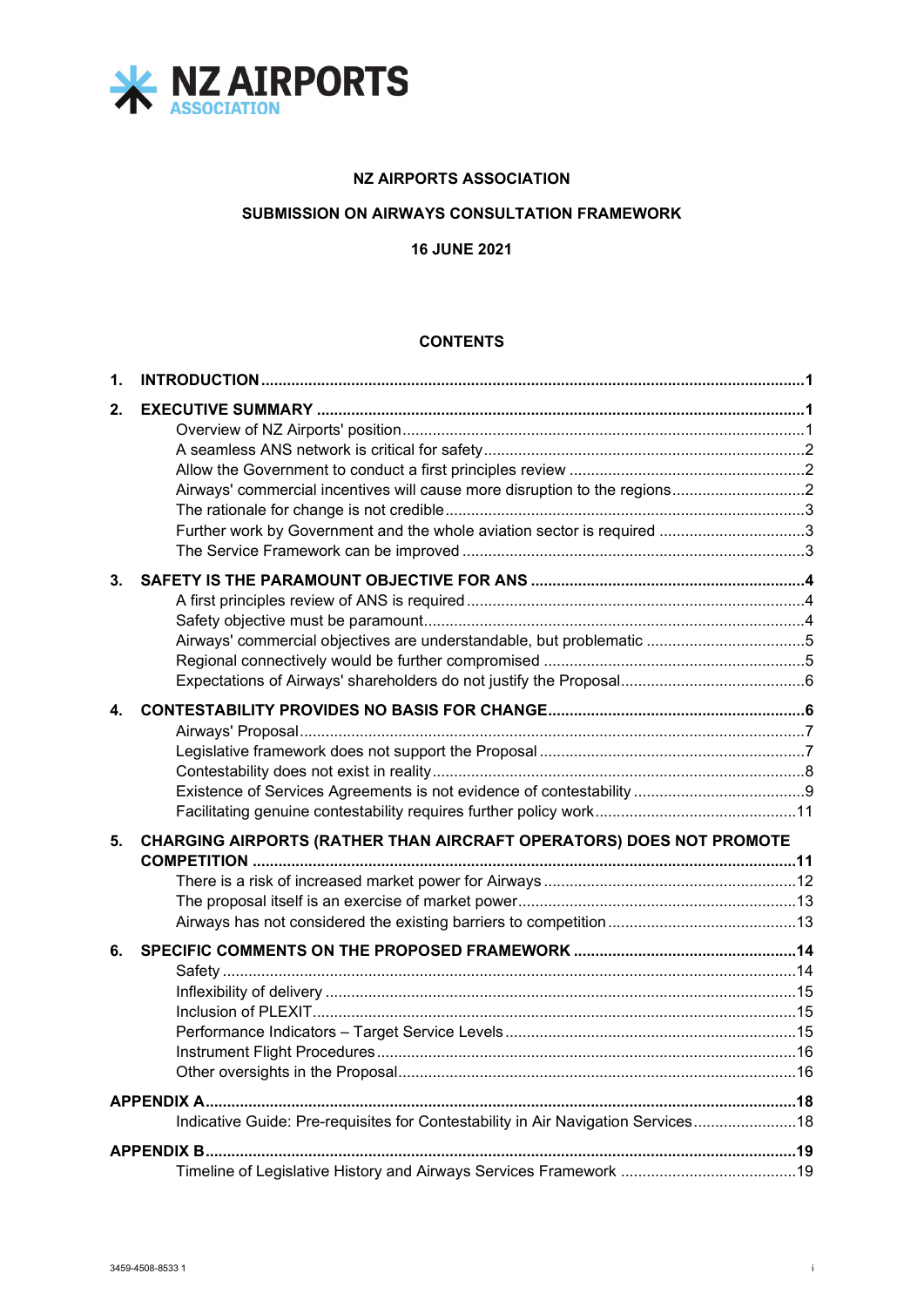

## **1. INTRODUCTION**

- 1.1 Thank you for the opportunity for the NZ Airports Association (**NZ Airports**) to provide feedback on Airways' Proposed Revised Airways Service Framework (**Proposal**) and accompanying Consultation Paper.
- 1.2 As the representative for 42 of New Zealand airports, including all the international and regional airports serving airline operations, NZ Airports is an important stakeholder in any discussions or proposals regarding the future design and delivery of Air Navigation Services (**ANS**).[1](#page-1-0)
- 1.3 This submission is made on behalf of NZ Airports' airport members, listed below.[2](#page-1-1) For the avoidance of doubt, it is expressly supported by the airports where aerodrome air traffic control operates (listed on the final page of this submission). It is limited to commenting on the basis and rationale for the Proposal, as well as broad policy concerns that are common to all airports. This submission does not comment on airports' potential commercial response to the Proposal, which is a matter for each airport to separately consider. Individual airports may also make separate submissions.
- 1.4 Our contact details for this submission are:

Kevin Ward Chief Executive Level 8, Midland Chambers, 45 Johnston Street Wellington 6011 [Kevin.Ward@nzairports.co.nz](mailto:Kevin.Ward@nzairports.co.nz) +64 4 384 3217 +64 21 384524

## **2. EXECUTIVE SUMMARY**

## **Overview of NZ Airports' position**

- 2.1 Airways' Proposal is based on the premise that aerodrome traffic services are contestable, and should be treated differently to services over which it has a statutory monopoly (area control, approach control and flight information services). NZ Airports acknowledges that the statutory framework creates this distinction, but the reality is that contestability does not currently exist in practice. There is only one provider of ANS in New Zealand and that is Airways.
- 2.2 NZ Airports does not disagree that competition can deliver certain benefits and create efficient outcomes. However, New Zealand does not yet have the appropriate regulatory framework in place for contestability to work in practice. In particular, other providers must have the incentive and ability to provide services in New Zealand as part of a seamless ANS network, which they do not have at present.

<span id="page-1-0"></span> $1$  The umbrella term we use in this submission to describe all services that Airways currently provides, and which are listed in the table in page 9 of the Proposal.

<span id="page-1-1"></span><sup>2</sup> Ardmore Airport, Ashburton Airport, Auckland Airport, Bay of Islands Airport, Chatham Islands Airport, Christchurch Airport, Dunedin Airport, Gisborne Airport, Hamilton Airport, Hawkes Bay Airport, Hokitika Airport, Invercargill Airport, Kaikohe Airport, Kaitaia Airport, Kapiti Coast Airport, Marlborough Airport, Masterton Airport, Matamata Aerodrome, Motueka Airport, Nelson Airport, New Plymouth Airport, North Shore Airport, Oamaru Airport, Palmerston North Airport, Queenstown Airport, Rangiora Airfield, Rotorua Airport, Takaka Airport, Taupo Airport, Tauranga Airport, Timaru Airport, Wairoa Airport, Wanaka Airport, Wellington Airport, West Auckland Airport, Westport Airport, Whakatane Airport, Whanganui Airport, Whangarei Airport.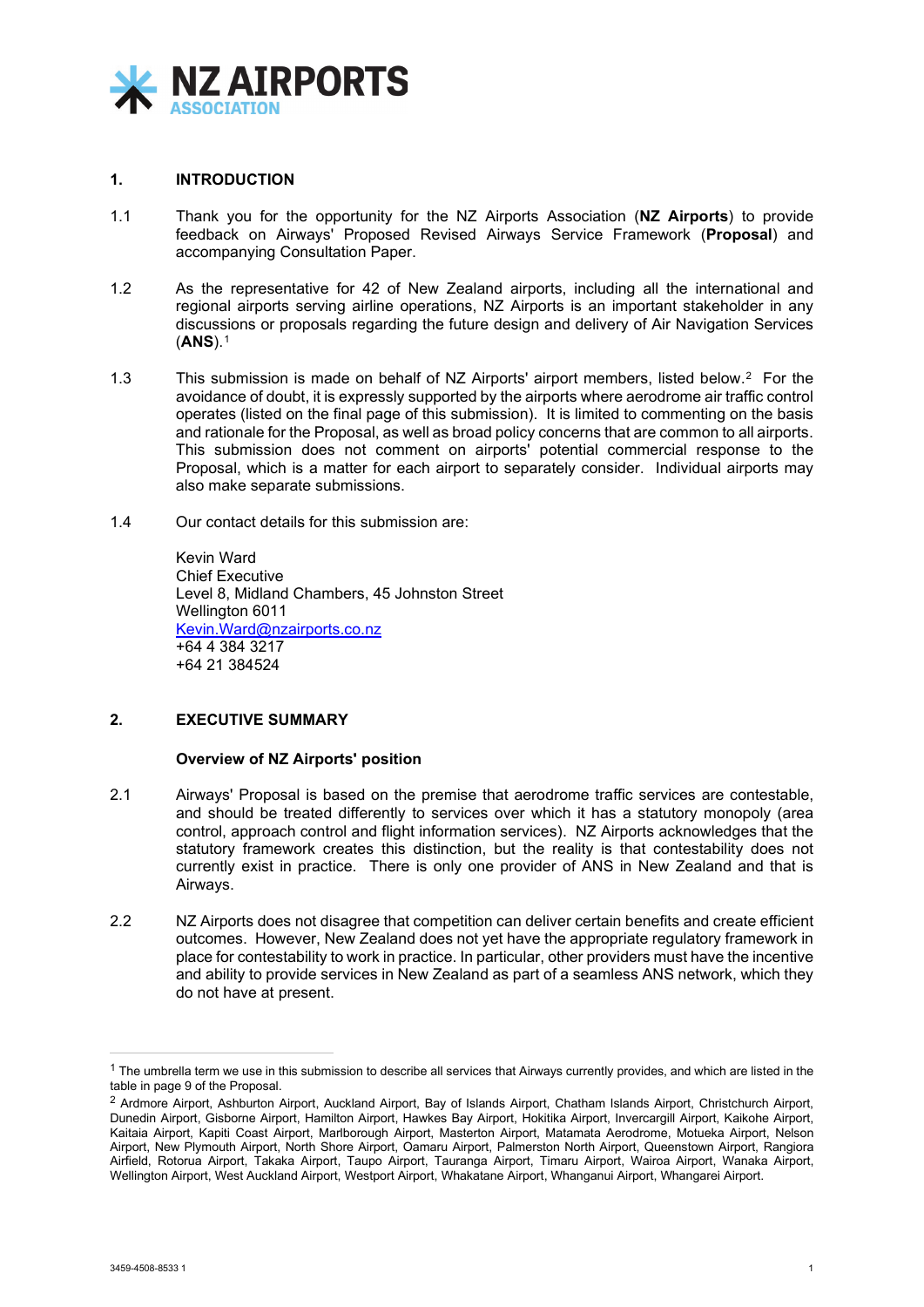

- 2.3 Given the absence of alternative providers, a key concern is that Airways' (natural and understandable) pursuit of commercial objectives is at odds with the regulatory regime's requirement for aerodrome traffic services to be provided at certain airports for safety reasons, and creates a risk that services to the regions will further disrupted.
- 2.4 The Government, rather than Airways, following consultation with stakeholders, must therefore determine how the provision of ANS should best be delivered in the future. The Ministry of Transport (**MoT**) has requested the Government to commence such a review. Airways' Proposal is therefore premature and while NZ Airports acknowledges that Airways may decide to proceed with its Proposal without airport or airlines' agreement, NZ Airports considers that decisions about how ANS is structured and provided (including potential contestability in the sector) would be more appropriately left to this process.

#### **A seamless ANS network is critical for safety**

- 2.5 ANS are critical to ensuring an acceptable level of safety of New Zealand's aviation sector, and Airways currently provides ANS to a high standard of safety. NZ Airport's strongly held view is that maintaining a seamless ANS network in the interests of safety, and not commercial objectives, should be the paramount consideration for Airways' review of its services framework. Airways has not provided sufficient comfort or details on how its new commercial focus on treating some services as contestable would not prejudice the existing ANS network.
- 2.6 The ANS network must be seamless for all users it is an integrated network. In our view much work needs to be undertaken on the appropriate regulatory settings, and greater explanation of the changes Airways is willing to make to facilitate contestability is required, before the aviation sector can be confident that Airways' proposals will not undermine a seamless and therefore safe ANS network.

#### **Allow the Government to conduct a first principles review**

- 2.7 Airways' Proposal to reconfigure its pricing and commercial framework (**Commercial Framework**) for aerodrome traffic services, called "contestable services" in its Proposal, coincides with:
	- (a) Extensive and ongoing regulatory processes (overseen by the Civil Aviation Authority (**CAA**)) in relation to the seven regional airports where Airways notified its intent to withdraw services for commercial reasons; and
	- (b) The MoT recommending to Ministers that a "first principles" review of ANS be undertaken because, among other things, Airways' commercial incentives are having an adverse impact on regional connectivity (e.g. where it proposes to reduce or withdraw services, or demand service fees that airports cannot afford).
- 2.8 If the Government is considering a comprehensive review of ANS due to the broad range of issues to be considered, then Airways is not the right party to propose material changes to service provision. In fact, it risks making the Government's job more difficult.
- 2.9 NZ Airports urges Airways to hold off making structural changes to its Commercial Framework until the Government has had a reasonable opportunity to determine the appropriate policy, regulatory and organisational settings for ANS in the future.

## **Airways' commercial incentives will cause more disruption to the regions**

2.10 We are particularly concerned that the Proposal will create a greater risk of disruption to regional connectivity. Airways has already demonstrated a strong desire to withdraw from regional aerodrome services, and has been clear that it will only continue to provide aerodrome services that the CAA deems are required for safety reasons if the commercial terms are acceptable.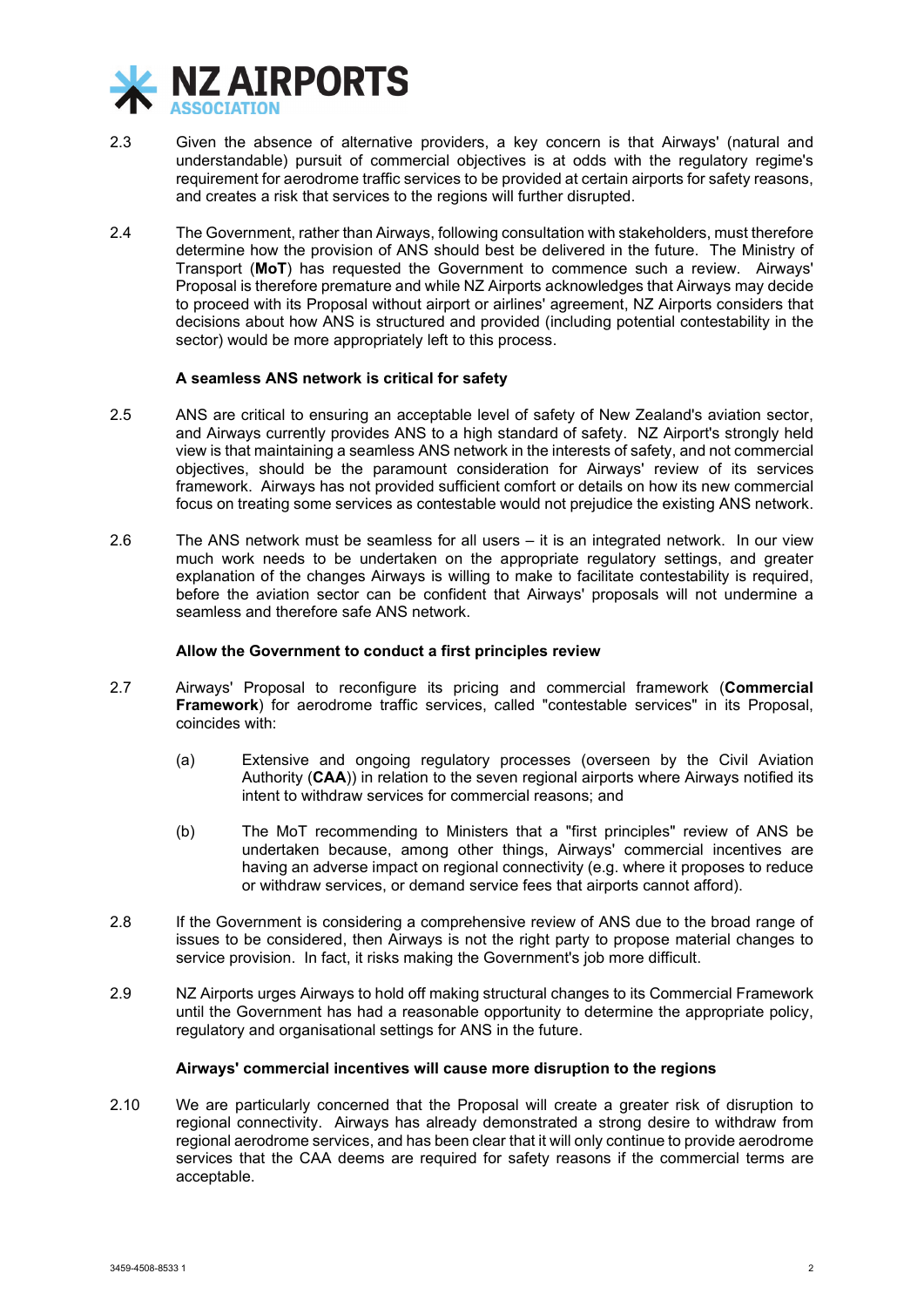

2.11 By requiring airports to pay for its contestable services, Airways would acquire greater commercial leverage in its dealings with regional airports in that it can more easily refuse to provide or reduce services if airports are unable to meet its commercial demands. As the MoT has pointed out in its briefing to Ministers, customers have no regulatory protection from Airways' monopoly position.

## **The rationale for change is not credible**

- 2.12 NZ Airports is sceptical about the purported basis on which Airways is proposing to change its Commercial Framework. In particular:
	- (a) There would be no material change to the basic nature and operational aspects of the various ANS Airways provides (that is no change to the **Services Framework**) other than individual and commercial pricing for 'contestable' services deployed at airports. It appears that in seeking to charge airports instead of aircraft operators, all the Proposal would achieve is to transfer pricing and revenue risk from Airways to airports and provide Airways with a greater ability to reduce or remove services (at smaller airports). In doing so, Airways may be anticipating that regional airport owners (local government in the case of many airports) will become funders of last resort in any future disruptions to aviation. That would be an inappropriate assumption on which to base the Services Framework.
	- (b) The concept of contestability has been provided for in the Civil Aviation Act 1990 (**Civil Aviation Act**) for three decades. The distinction that Airways is now seeking to make between statutory monopoly services and 'contestable' services is artificial in practice. It is therefore wrong to validate any commercial change on this statutory distinction. The nature of the service and customer is not changing. The only thing that is changing is Airways' unilateral view on who it wishes its customer to be (which is the opposite of the position it has imposed on the aviation community in the past).
	- (c) NZ Airports is unconvinced that Airways' proposal to charge airports rather than airlines for 'contestable' services will assist to promote competition. As a monopoly, Airways has no incentive to promote such competition and removing the airlines (and their countervailing power) as the direct customer would also remove any (limited) existing constraint that is placed on Airways' behaviour.

## **Further work by Government and the whole aviation sector is required**

- 2.13 If Airways truly seeks contestability in ANS, then it (and the rest of the sector) needs to go boldly into the future by embracing a full review by the Government and any subsequent policy and regulatory change. **Appendix A** provides an indication of the sorts of steps and questions requiring resolution that should precede a genuine move towards competition. Few if any of these have been addressed in the Proposal.
- 2.14 We hope this submission provides Airways with pause for thought as to whether it is approaching the issue in the right way, and whether the timing is right. We encourage Airways to constructively engage with its stakeholders on improvements under the existing framework, rather than pursuing an untested approach that we anticipate will be met with considerable resistance across the aviation community.

#### **The Service Framework can be improved**

2.15 In the final section of this submission, we make some specific suggestions where the draft Service Framework can be improved.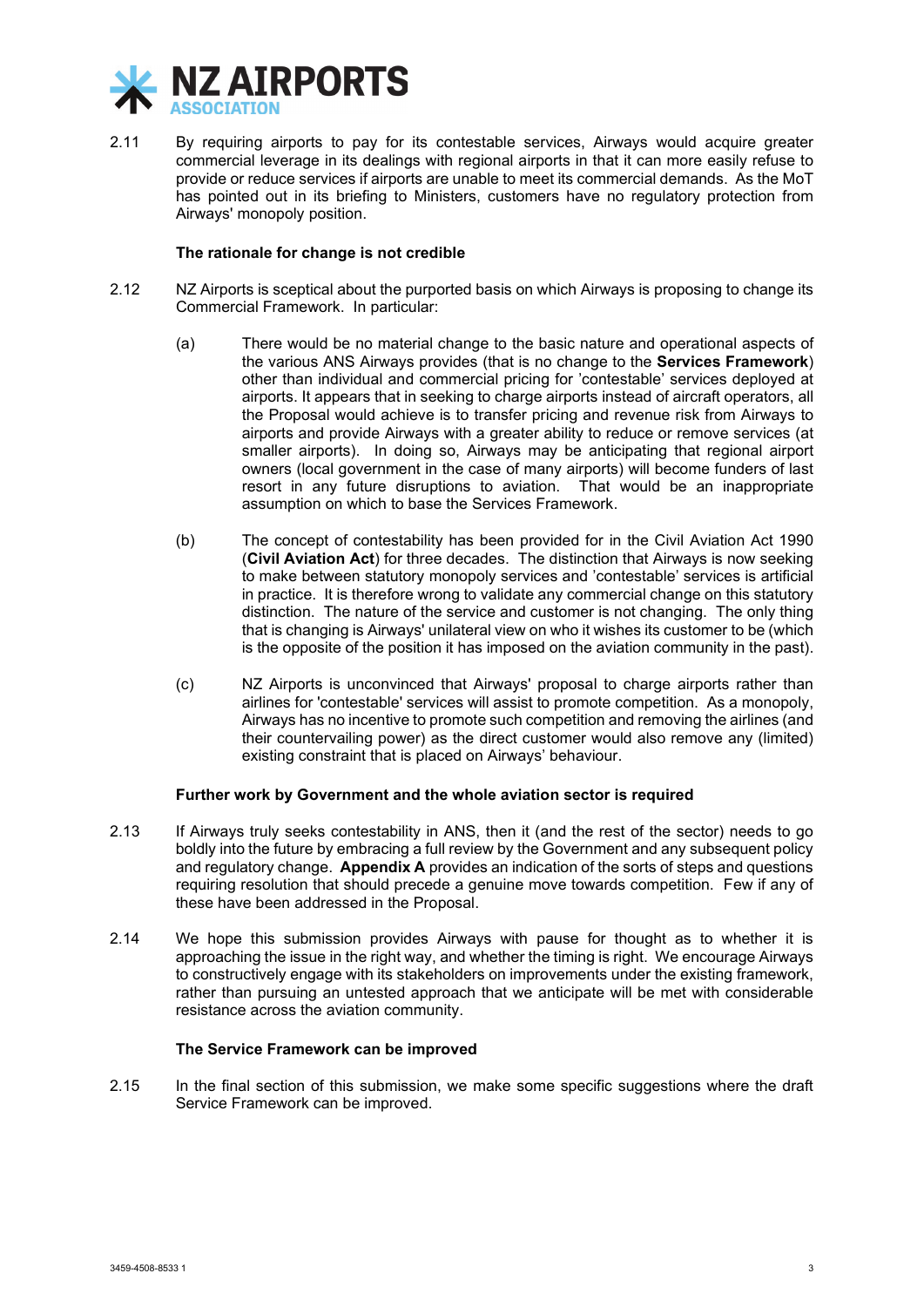

## **3. SAFETY IS THE PARAMOUNT OBJECTIVE FOR ANS**

- 3.1 Airways has asked what objectives should guide the development of its service and pricing frameworks.[3](#page-4-0)
- 3.2 In this section we explain our views that:
	- (a) Maintaining an acceptably safe and seamless ANS network must be a primary objective for the aviation community;
	- (b) This is not something Airways is positioned to consider given its (understandable) commercial objectives, and a "first principles" Ministerial review is required;
	- (c) A key focus of the review will be to ensure safe regional connectivity is maintained. Airways' proposal poses greater risks to regional connectivity;
	- (d) Ministers' expectations do not justify the Proposal; and
	- (e) Airways should therefore halt the Proposal so that the Ministerial review is not undermined.

#### **A first principles review of ANS is required**

3.3 The MoT, in a recent briefing paper to the Minister of Transport, Hon Michael Wood, stated the following:[4](#page-4-1)

> Air navigation services are critical to the safe operation of the aviation system and contribute significantly to New Zealand's economic prosperity. New Zealand needs an economically viable, safe and innovative air and space ecosystem which enables all users to operate seamlessly.

> Given all of the issues … around the regulatory settings, new technologies, funding of the system, and integration of air space, stakeholders have questioned whether it is time to review the settings.

- 3.4 The MoT's view is that the issues require a "first principles" Ministerial review "broad in scope", undertaken in consultation with all participants in the sector.<sup>5</sup>
- 3.5 NZ Airports strongly agrees.

#### **Safety objective must be paramount**

- 3.6 In any Ministerial review, NZ Airports will advocate that a primary focus must be on the maintenance of an acceptably safe and seamless ANS network.
- 3.7 NZ Airports observes that the vision, purpose, and strategy of Airways in its revised framework is rightly focused on safety first. However, what is absent from the Proposal is a discussion of how Airways will continue to deliver safe, reliable and efficient services on a nationwide basis as part of an integrated system. In particular, NZ Airports seeks comfort from Airways that processes are in place to ensure that it can work with new providers (should they enter the market) without introducing an unacceptable level of risk.

<span id="page-4-0"></span><sup>3</sup> Consultation Paper, Question 3.

<span id="page-4-1"></span><sup>4</sup> Ministry of Transport's briefing to the Minister of Transport, "Air Navigation Services and Regional Connectivity", 9 February 2021 (**February MoT Briefing Paper**), [102] and [103].

<span id="page-4-2"></span><sup>5</sup> February MoT Briefing Paper, [102] and [104].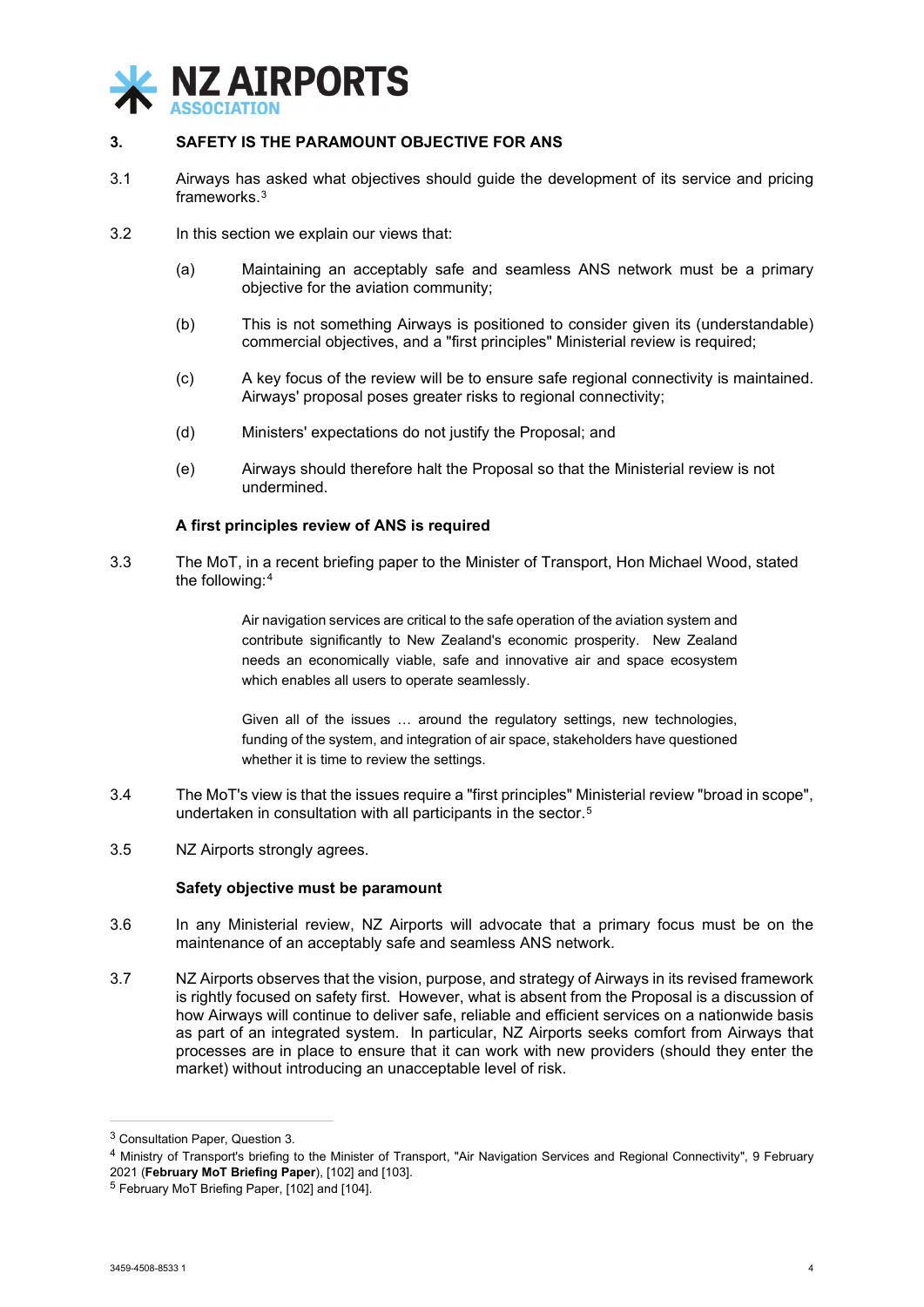

- 3.8 Also, it is not clear how Airways' objectives of assisting safe and efficient air travel is better met with the proposed Commercial Framework restructuring. This objective can be met under the existing commercial framework, and it is difficult to see how the charging of airports for services rather than charging airlines for the same services will make any difference to how those services are provided in accordance with strict regulatory requirements (which will not change).
- 3.9 NZ Airports understands that Airways believes the Proposal meets Airways' commercial objectives, but requests that Airways provide a more detailed explanation of how it intends to maintain a safe, integrated national air traffic network under its revised framework.

#### **Airways' commercial objectives are understandable, but problematic**

- 3.10 It has clearly been a challenging time for the entire aviation sector with COVID-19 and a significant drop in air travel volumes experienced across the globe. Our member airports rely on passenger volumes and air traffic activity to generate revenue. Faced with a significant revenue reduction, we therefore understand that Airways wishes to explore whether changes to its Commercial Framework are necessary and appropriate to ensure its business is sustainable.
- 3.11 However, it cannot be ignored that the MoT has highlighted significant issues with the current ANS settings, and that "while many of the things that Airways are doing are sensible for its business and the SOE model … it is causing some issues in the system".[6](#page-5-0)
- 3.12 Airways' statutory objectives as an SOE to operate as a successful business and be profitable have clearly been at the heart of Airways' recent strategies, such as the decision to withdraw from providing airfield power and lighting at aerodromes (also known as **PLEXIT**) and the decision to remove (or seek to enter new commercial arrangements to recover the costs of) air navigation services at some regional aerodromes.
- 3.13 This seems to be part of the problem identified by the MoT, which has indicated "a key issue to consider is whether Airways has the right incentives through the SOE model to consistently support broad transport system outcomes".<sup>[7](#page-5-1)</sup> Airways' proposal to reconfigure its Commercial Framework (and the way it sets prices) is therefore driven by objectives and incentives that have been identified by Ministers' key advisers as a potential problem for broader air navigation.

## **Regional connectively would be further compromised**

- 3.14 NZ Airports does not criticise Airways' imperative to act commercially, but it wishes to highlight that there is an unhelpful tension between airports having an obligation to ensure Airways provides services for regulatory safety purposes, and the affordability of those services, particularly in respect of smaller airports with less traffic. The Proposal will not solve this, nor the other issues identified by the MoT and experienced first-hand by the sector. To the contrary, NZ Airports is concerned that these significant issues will be exacerbated if Airways moves forward with the Proposal.
- 3.15 As the MoT has identified, some smaller airports already struggle to afford essential services, which is compromising regional air connectivity.
- 3.16 Regional air connectivity is important, and the MoT agrees:[8](#page-5-2)

<span id="page-5-1"></span><span id="page-5-0"></span><sup>6</sup> February MoT Briefing Paper, [37].

<sup>7</sup> Ministry of Transport's briefing to the Minister of Transport, "Airways – Structure and Incentives", 31 October 2019 (**October MoT Briefing Paper**), [18].

<span id="page-5-2"></span><sup>8</sup> Ministry of Transport's briefing to the Minister of Transport, "Options for supporting regional air connectivity", 15 April 2019 (**April MoT Briefing Paper**), [31] and [33].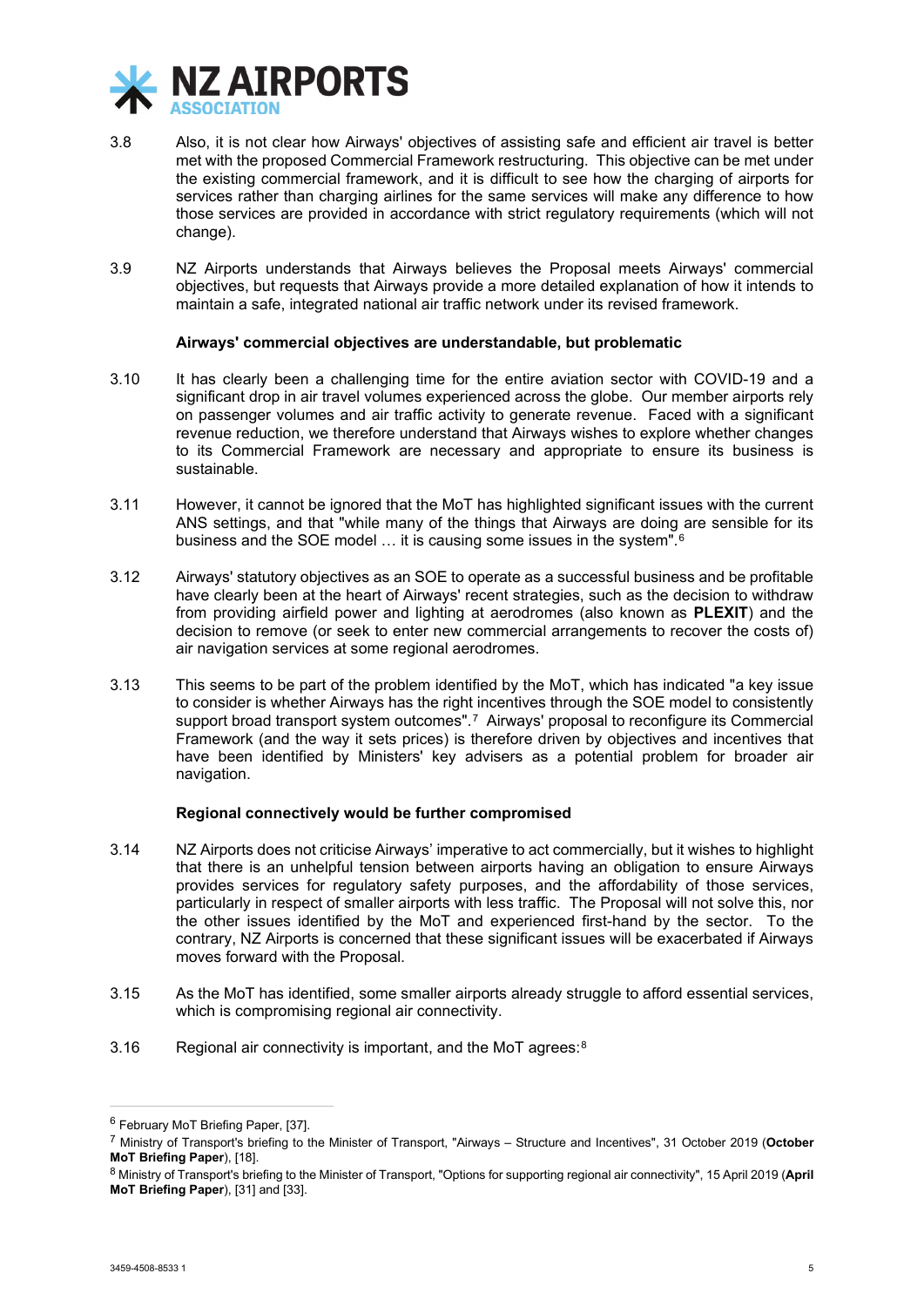

A network of airports to support air connectivity throughout the country is a fundamental part of our national transport infrastructure …

The most pressing issue for small regional airports is that they are struggling to maintain infrastructure or respond to increased demand.

3.17 There is a material risk that a move to individual contracts aggravates this problem.

#### **Expectations of Airways' shareholders do not justify the Proposal**

- 3.18 Airways cites the Ministers' letters of expectations as one of the reasons for initiating the review of its Services Framework. The latest letter has not been released publicly or as part of the consultation so we must take Airways' interpretation at its word. That said, Airways has not suggested that the letter directs it to restructure its Commercial Framework.
- 3.19 NZ Airports acknowledges that Airways must take account of the expectations of its shareholders. In this regard, Ministers have emphasised that Airways' primary objective is "to ensure that aircraft and passengers in controlled airspace reach their destination safely and efficiently". NZ Airports agrees entirely with this objective.
- 3.20 We also note that "Ministers recorded their expectation that Airways would provide air traffic management services to regional airports where the CAA determines them to be necessary."[9](#page-6-0)  On its face, this expectation is inconsistent with Airways' view that it is free to negotiate commercial terms with such airports – with the strong implication being that it will not provide the service if the terms are unacceptable.
- 3.21 Airways indicates it has been tasked to focus on "the ongoing viability of their business" and "decrease its financial risk exposure and exercise financial responsibility in utilising Crown financial support". On this basis, Airways proposes to add to its core mission of safety with "appropriateness and affordability". In our view, Airways cannot itself determine what is appropriate for ANS – that is properly the role of the CAA. Airways must also carry out its review within the existing legislative and regulatory framework – the Ministers' expectations do not alter this framework. In any event, we do not consider that appropriateness and affordability would materially change by switching the paying customer of its services to airports.

#### **4. CONTESTABILITY PROVIDES NO BASIS FOR CHANGE**

- 4.1 Airways has asked whether we agree with the proposal to distinguish between contestable services and statutory monopoly services.<sup>[10](#page-6-1)</sup> NZ Airports does not disagree with contestability as a concept *per se*; it does, however, disagree that contestability exists in practice.
- 4.2 In this section we explain why we do not consider contestability provides a legitimate rationale for the Proposal. Essentially:
	- (a) The statutory distinction Airways seeks to rely on has existed for three decades, and does not in itself require or justify Airway's commercial proposals;
	- (b) Airways' characterisation of existing aerodrome service arrangements as being for the business or commercial interests of airports is incorrect, and does not provide evidence of contestability; and
	- (c) If contestability is to be genuinely provided, then further policy work by government agencies and policymakers is required. Airways has provided no detail on changes

<span id="page-6-0"></span><sup>9</sup> Consultation Paper, [17].

<span id="page-6-1"></span><sup>10</sup> Consultation Paper, [59].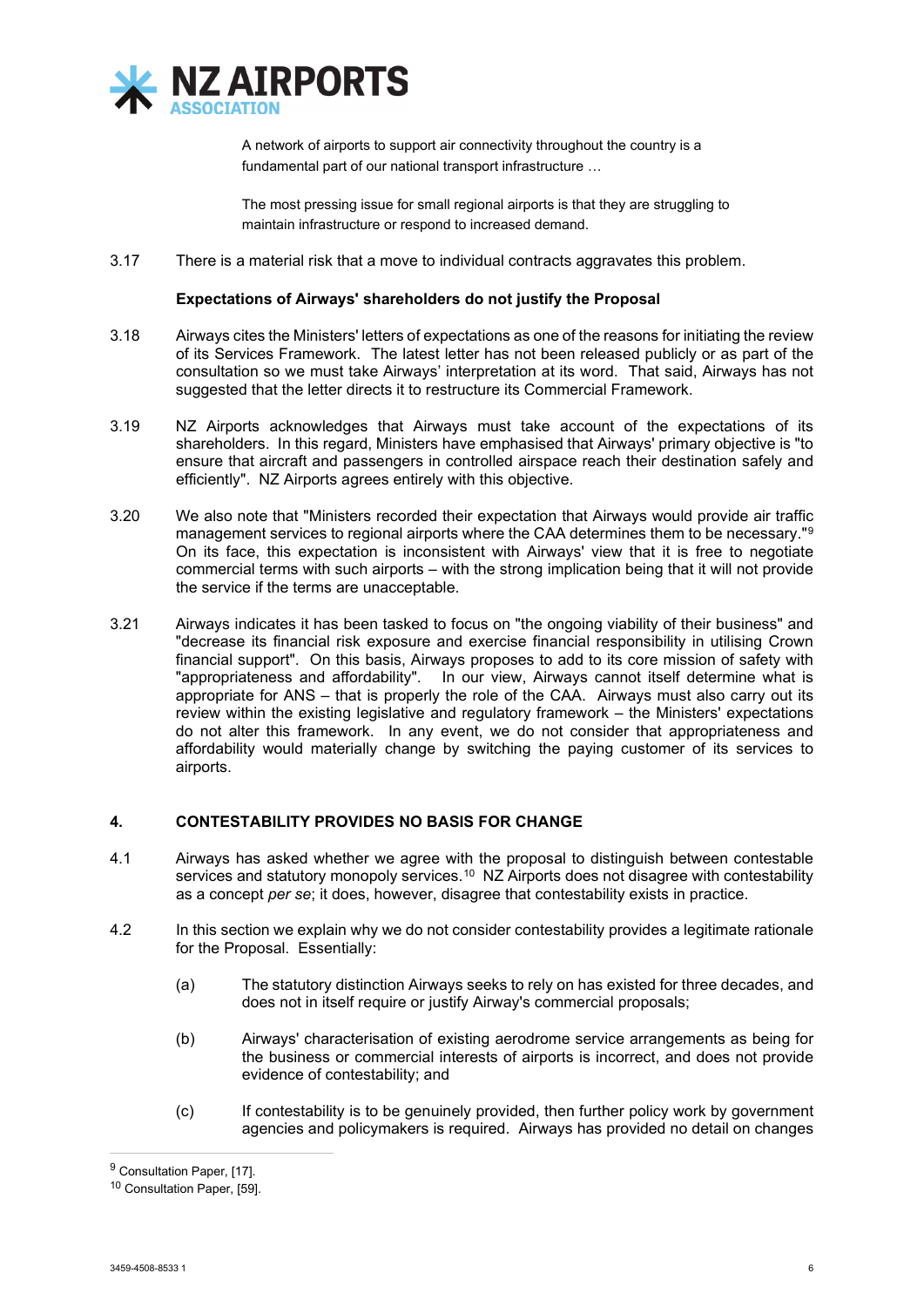

it will make to promote contestability and is asking to be trusted that all the necessary changes would in fact eventuate.

## **Airways' Proposal**

- 4.3 As we understand Airways' Proposal:
	- (a) The basic nature and operational aspects of the various ANS it provides would not materially change (or put another way, there would be no material changes to the Service Framework).
	- (b) The Commercial Framework would be structurally changed, by treating 'contestable' services as being purchased and paid for by airports on a commercial basis (compared to the current situation where aircraft operators pay for these services in the same way as they do for statutory monopoly services).
	- (c) Airways will continue to supply statutory monopoly services to its customers (presumably the aircraft operators), in accordance with its Pricing Framework and Standard Terms (to be consulted on separately).
	- (d) On the other hand, Airways will supply those services where it does not have a statutory monopoly directly to airport customers (i.e. not aircraft operators) pursuant to commercially negotiated pricing arrangements. This means that non-monopoly services would be excluded from the pricing framework, such that the price of those services would be negotiated on a case-by-case basis.<sup>[11](#page-7-0)</sup>

## **Legislative framework does not support the Proposal**

- 4.4 We acknowledge the legal distinction between services as made by Airways. Section 99 of the Civil Aviation Act provides that Airways has a statutory monopoly over certain aviation services: area control, approach control and flight information services. It therefore follows that other air traffic control services; aerodrome control services and aerodrome flight information services, are 'contestable' services. In Airways' view, "customers could self-supply them or purchase them from competing operators".[12](#page-7-1)
- 4.5 However, as we discuss below, there is no contestability in practice. One reason for this is that the statutory monopoly over some services effectively inhibits competition for the services not subject to that monopoly. The Parliamentary history (summarised in the timeline in **Appendix B**), demonstrates that it was understood that removing the statutory monopoly in its entirety, and having the right regulatory framework in place, was important to promote genuine contestability:
	- (a) In 1991 Cabinet decided that once Civil Aviation Rules were in place to provide certifications for organisations wanting to provide air traffic services, the Airways statutory monopoly should be repealed through an amendment to the Civil Aviation Act. Consequently, the Civil Aviation Amendment Act 1992 was enacted, which provides for the repeal of Airways' statutory monopoly (i.e., repeal of section 99 of the Civil Aviation Act) through an Order in Council.<sup>13</sup> The intention at the time was indeed to provide a mechanism to enable contestability in the provision of services that Airways has a statutory monopoly over (i.e. area control services, approach control services, and flight information services).<sup>[14](#page-7-3)</sup>

<span id="page-7-0"></span><sup>11</sup> Consultation Paper, [50] to [53].

<span id="page-7-1"></span><sup>12</sup> Consultation Paper, [3].

<span id="page-7-2"></span><sup>13</sup> Civil Aviation Amendment Act 1992, s 35.

<span id="page-7-3"></span><sup>14</sup> Civil Aviation Amendment Bill 1992 (No. 2) (Select Committee Report) (**Select Committee Report**), [19].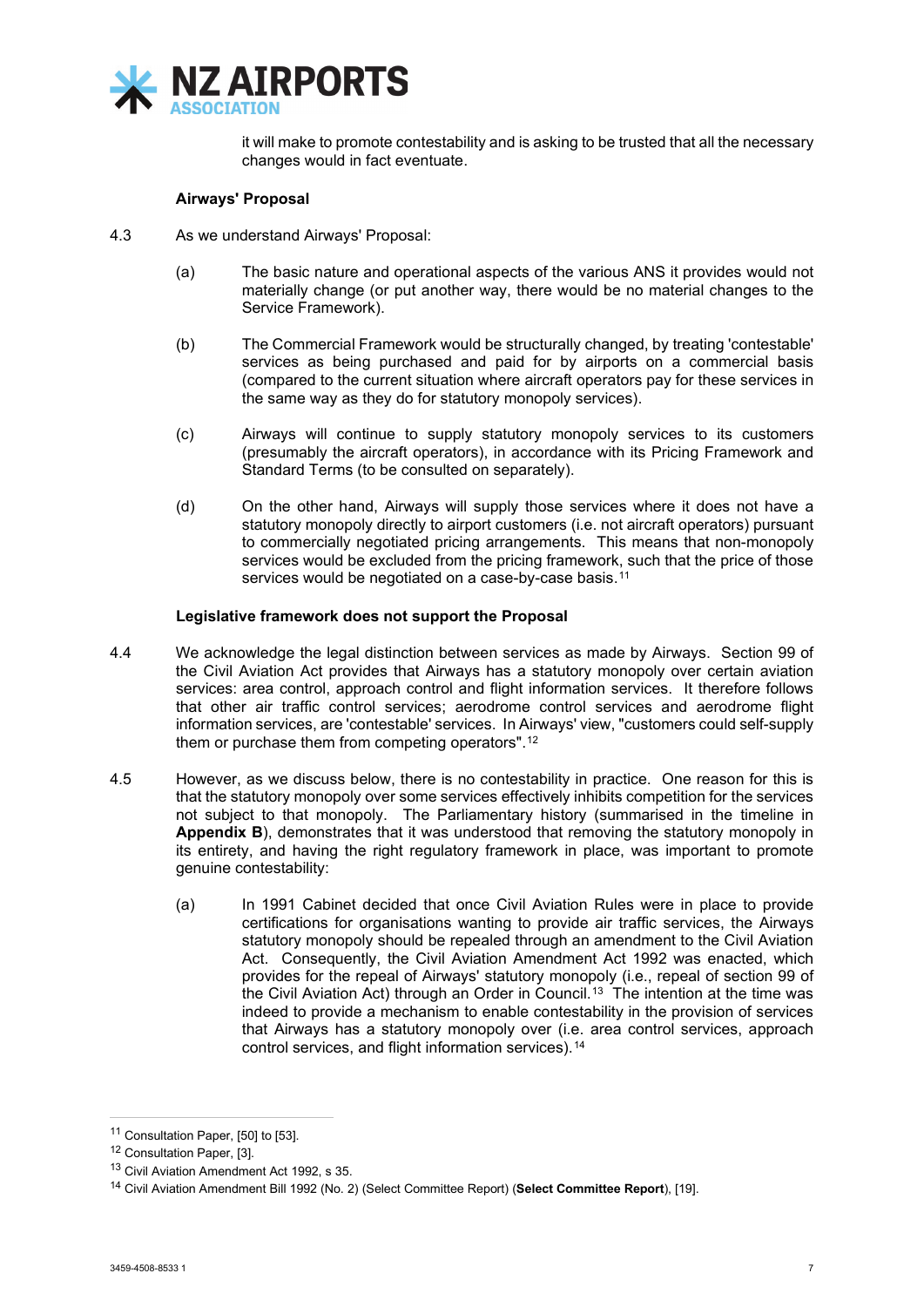

- (b) Accordingly, from a statutory perspective, Parliament was in principle open to the idea that all services provided by Airways should be contestable. The MoT's view at the time was that contestability in the context of suppliers of air traffic services can only ever be "partial" because "it would be dangerous and unsafe in the Ministry's opinion if two suppliers were empowered to provide air traffic control for one airspace during one period".[15](#page-8-0) Therefore the intention was that contestability would relate to competition *for* the provision of "a single or monopolistic service at any given time such as aerodrome traffic control or aerodrome flight information services".<sup>[16](#page-8-1)</sup> The Ministry believed that it was important to signal to Airways that contestability, to the extent practicable, is desired.<sup>[17](#page-8-2)</sup>
- (c) In its commentary on the submissions on the 1992 Civil Aviation Amendment Bill, the MoT stated that "the correct regulatory regime would need to be in place, to ensure that safety is not threatened, before contestability could occur".<sup>[18](#page-8-3)</sup>
- (d) This theme was reiterated in the MoT's feedback to the Select Committee, noting that "it is important that the Rules governing the activity are established before the statutory monopoly is removed thus ensuring, to the maximum extent, the safety of the operation".[19](#page-8-4) The official's view was therefore that the Order in Council to remove the Airways Corporation monopoly would not be implemented until new Civil Aviation Rules were in place.<sup>20</sup>
- 4.6 It is apparent from the legislative history that **Parliament stopped short of removing Airways' statutory monopoly and opening the door to contestability as it acknowledged that the regulatory framework was not yet fit-for-purpose**. More importantly, the MoT and Parliament held fears for safety if contestability was pursued without the appropriate frameworks in place. It is NZ Airports' view is that a key reason for not issuing the Order in Council was uncertainty and lack of planning around how different ANS providers would seamlessly interact, and a realisation that the entire ANS service would need to be open to contestability to make the sector attractive to new entrants.

## **Contestability does not exist in reality**

- 4.7 NZ Airports is deeply concerned that the distinction that Airways has drawn between statutory monopoly and contestable services is an artificial one in practice and it should not form the basis of a differential pricing framework dependent on the types of services provided. The statutory distinction has existed for three decades, with no visible signs of contestability.
- 4.8 The OECD defines a contestable market as one where the following conditions are satisfied:[21](#page-8-6)
	- (a) There are no barriers to entry or exit;
	- (b) All firms, both incumbent and potential entrants, have access to the same production technology;
	- (c) There is perfect information on prices, available to all consumers and firms; and
	- (d) Entrants can enter and exit before incumbents can adjust prices.

<span id="page-8-0"></span><sup>15</sup> Civil Aviation Amendment (No.2) Bill 1992 – Ministry Report and Recommendations and Analysis of Submissions 1 June 1992 (**Analysis of Submissions**), p 60.

<span id="page-8-1"></span><sup>16</sup> Analysis of Submissions, p 60.

<span id="page-8-2"></span><sup>17</sup> Select Committee Report, above n 3, [19]; Analysis of Submissions, p 60.

<span id="page-8-3"></span><sup>18</sup> Analysis of Submissions, p 60.

<span id="page-8-4"></span><sup>19</sup> Select Committee Report, [19].

<span id="page-8-5"></span><sup>20</sup> Select Committee Report, [19].

<span id="page-8-6"></span><sup>&</sup>lt;sup>21</sup> OECD Glossary of Statistical Terms, https://stats.oecd.org/glossary/detail.asp?ID=3178.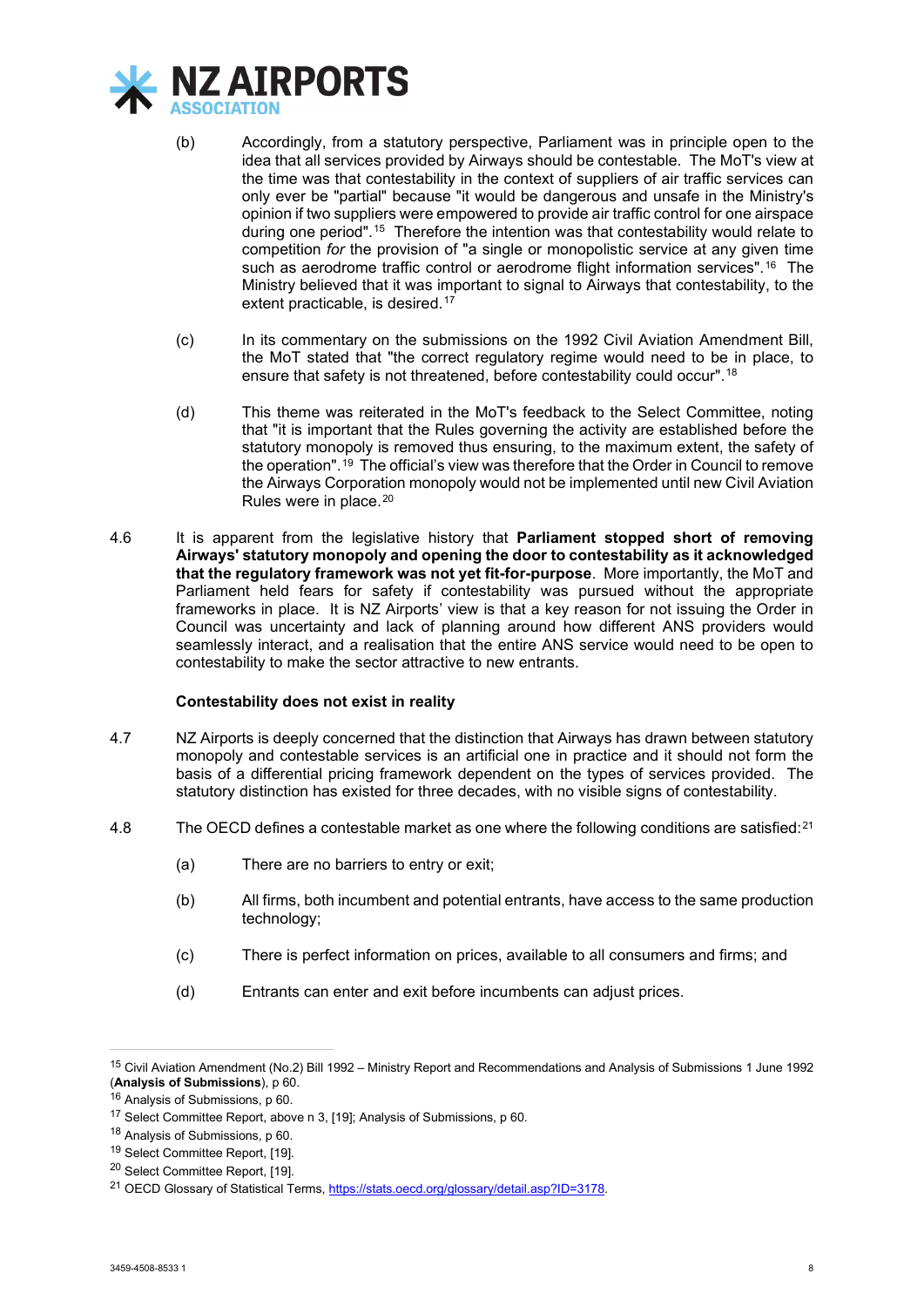

- 4.9 NZ Airports contends that none of these criteria are met for the services that Airways currently provides (perhaps with the exception of airfield power and lighting, discussed further below). In particular, as recognised by the MoT, "the barriers to any competitor entering this market are high and to date there has been no competition for services".<sup>22</sup> These barriers include the fact that any competing service providers would need to obtain new certificates under the Civil Aviation Rules, and negotiate and closely cooperate with Airways in order to meet the safety requirements required for certification.
- 4.10 Further, there are a range of significant prerequisites many of which involve Airways that would need to be resolved before a safe and successful transition to a new entrant could be achieved. An indicative list is at **Appendix A** of this submission. It is therefore inaccurate for Airways to say these services are contestable on the basis that operators are able to freely supply "if necessary, with certification from the CAA".<sup>23</sup>
- 4.11 Where Airways has negotiated with airports recently on service provision, pricing information has not been available to all consumers and firms. This suggests that criteria (c) for competition to exist will be difficult to achieve in the future. We also note a similar approach to non-disclosing information where Airways has declined to provide information for aeronautical safety studies carried out by third parties.<sup>[24](#page-9-2)</sup> Arguably, such information could be considered ANS 'production technology' in criteria (b) above.
- 4.12 Barriers to entry could be reduced to some extent by removing the statutory monopoly on other air traffic services. As set out above, Ministers have the availability of a straight-forward Order in Council to bring into force legislation to repeal Airways' statutory monopoly, but that has not been done in the 29 years since the amending legislation was passed as that change has not been seen as desirable or sufficiently high priority.
- 4.13 In summary, and as Airways note in the Consultation Paper, "currently no other Air Navigation Providers have entered the market".[25](#page-9-3) This state of affairs covers the entire 30-year timeframe the current contestability regime has existed. Accordingly, we do not consider that the distinction between these services can now be an appropriate basis for charging customers differently based on whether statutory monopoly or contestable services are provided. Historically, Airways has also insisted on the opposite approach and wanted to charge airlines itself.

## **Existence of Services Agreements is not evidence of contestability**

- 4.14 The existence of services agreements between Airways and the airports in New Zealand (the history of which is summarised in **Appendix B**) does not mean that the 'contestable' services provided for under those agreements are delivered to airports on commercials terms. It is worth noting that those agreements also include approach services, for which Airways has always held a statutory monopoly.
- 4.15 In its Consultation Paper, Airways asserts that "contestable services are purchased by airports to support their business"<sup>[26](#page-9-4)</sup>, "we have contracts with airports that describe the contestable services we provide at that airport<sup>"[27](#page-9-5)</sup>, and that these agreements " ... requir[e] airports to pay for the services they receive under contracts".<sup>[28](#page-9-6)</sup> While it is correct that the agreements oblige Airways to provide services at each airport, NZ Airports submits that these statements mischaracterise the existing relationship and the nature of these services agreements between

<span id="page-9-0"></span><sup>22</sup> February MoT Briefing Paper, [34].

<span id="page-9-1"></span><sup>23</sup> Consultation Paper, [31(b)].

<span id="page-9-2"></span><sup>&</sup>lt;sup>24</sup> For example, the Invercargill Airport Aeronautical Study on Aerodrome Aircraft Traffic Management, 8 December 2020 carried out for Invercargill Airport by consultants Astral and r2a. At footnote 4 it is noted: "Unfortunately, Airways declined to provide some information that would have been useful to the study on the grounds of confidentiality".

<span id="page-9-3"></span><sup>25</sup> Consultation Paper, [3].

<span id="page-9-4"></span><sup>26</sup> Consultation Paper, [6].

<span id="page-9-5"></span><sup>27</sup> Consultation Paper, [12].

<span id="page-9-6"></span><sup>28</sup> Consultation Paper, [26].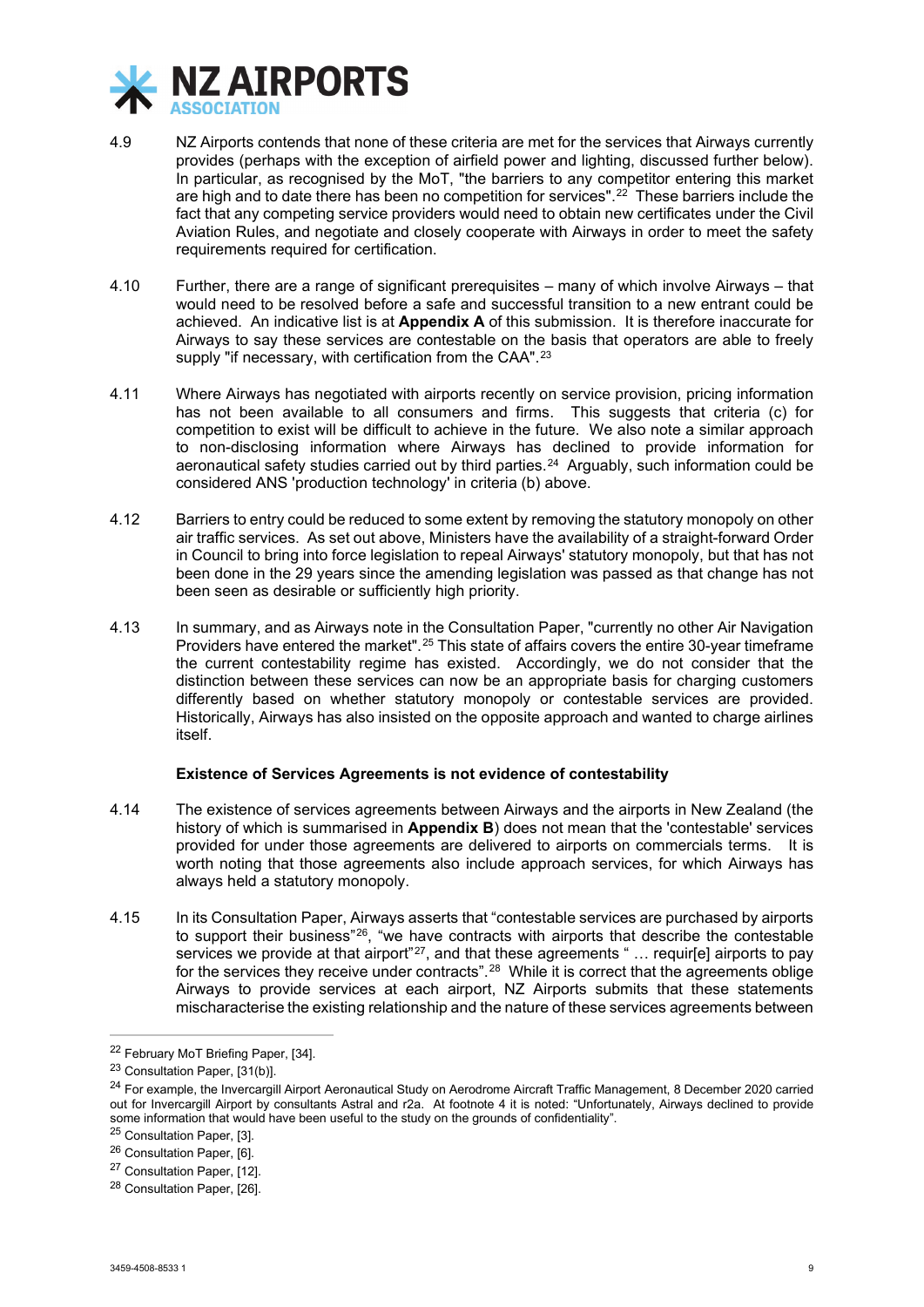

airports and Airways by suggesting that those services have always been treated as a commercial arrangement between Airways and airports. This is not the case.

- 4.16 As Airways is aware, its current pricing framework has aircraft operators paying its fees for aerodrome traffic services. These services agreements are not typically entered so that airports are obliged to compensate Airways for these services, but are focussed on establishing enforceable service standards. The underlying commercial arrangement remains between Airways and the users of ANS (i.e. airlines and other aircraft operators).
- 4.17 The need for formal services agreements was instigated by airports, not because the services needed to be provided pursuant to contract or on commercial terms, but for the following reasons:
	- (a) The only previously existing document underpinning the delivery of Airways' services at airports was an old form of Letter of Agreement which did not "provide a sound basis for the ongoing delivery of critical services at appropriate levels of quality and reliability".[29](#page-10-0)
	- (b) The Letters of Agreement did not provide the CAA with any assurance that airports were meeting the requirement in Part 139 of the Civil Aviation Rules to ensure the provision of air traffic management services when such a service was required by the Director of Civil Aviation. The CAA had signalled that Part 139 compliance by airports required a better arrangement to meet their expectations.
	- (c) Airways had withdrawn services from some smaller airports and wished to withdraw from others and so it was identified that a services agreement would provide both a basis and a process around managing exit from services.
- 4.18 The reality is that (with minor exceptions) aerodrome traffic services are only provided when required by the CAA in the interests of safety. It is a regulatory requirement. The regulatory obligation to ensure the service is provided is placed on the aerodrome rather than Airways because it is the logical party if ANS contestability becomes a reality in the future. That does not change the fact that, from a regulatory perspective, the service is provided for the benefit of, and due to the risks created by, aircraft operations. It is therefore wrong to suggest that the services are purchased by airports to support their business.
- 4.19 The relationship between Airways and airports is better described by Airways in the current (2012) Service Framework document where Airways' four distinct customer groups are identified. These are airlines and commercial aircraft operators, general aviation, the NZ Defence Force and airports. In relation to airports, Airways says: [30](#page-10-1)

Airports are required to have aerodrome and visual aid services (depending on the features of the aerodrome) in place. It is the airport operator that appoints Airways to provide those services…

Airways charges three of these customer groups directly for air navigation services. While airport operators choose to appoint us to provide Aerodrome Air Traffic Management (ATM) and Visual Navigation Aid Services, normally they do not pay for these services.

<span id="page-10-0"></span><sup>&</sup>lt;sup>29</sup> Acknowledged in the Joint Letter to Airways and Members of the NZ Airports announcing the introduction of services agreements.

<span id="page-10-1"></span><sup>30</sup> "Airways Service Framework 2012 and Beyond", p 9: https://www.airways.co.nz/assets/Uploads/Airways-Service-Framework-Feb-2019.pdf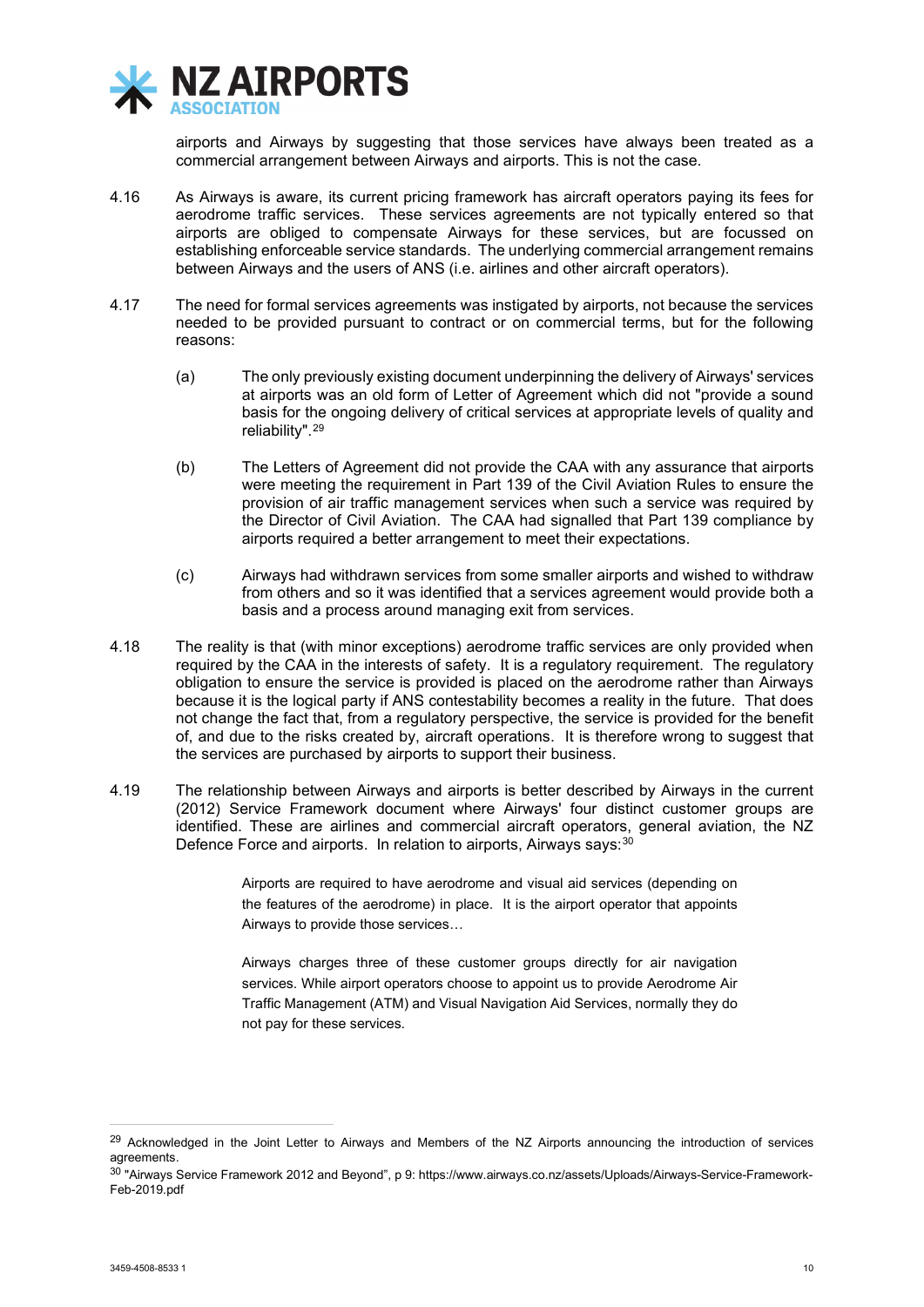

## **Facilitating genuine contestability requires further policy work**

- 4.20 NZ Airports is aware that actual competition for ANS exists in some other jurisdictions.<sup>[31](#page-11-0)</sup> We note that the Government of Norway decided in 2015 that the provision of ANS should be opened to competition. In that instance, however, in-depth reports were commissioned to assess which services are best suited to competition, how competition should be phased in over time, and the conditions required to facilitate competition.<sup>[32](#page-11-1)</sup> These studies were conducted and published long before competition in ANS was declared to exist. There are also unique considerations at play, e.g., the Norwegian government subsidises certain domestic routes and therefore it arguably has a direct interest, in addition to a public interest one.
- 4.21 Declaring 'competition' exists, and that the underlying conditions that enable competition to also exist, was never the sole prerogative of the existing ANS provider in those jurisdictions.
- 4.22 What the Norwegian example highlights above everything else is that the New Zealand aviation sector has shallow experience in this area. If it is agreed that promoting competition in ANS is desirable, a deep understanding of the highly complex issues involved is essential (some of which are outlined in **Appendix A**).
- 4.23 There needs to be a genuine in-depth study on whether contestability can work in New Zealand, given its size and number of airports, for example. Part of that work will involve understanding why competition has not emerged over the last 30 years, and Airways' role in that outcome.
- 4.24 If the decision is to take new and additional steps to promote contestability, there then needs to be a suitable regulatory framework in place beforehand that ensures an acceptable level of safety is met. NZ Airports does not wish to engage on the pros and cons of ANS contestability in this submission. Its point is simply that there is currently no competition in the provision of ANS in New Zealand.
- 4.25 The current 2021 Civil Aviation Bill is due to be introduced to Parliament very shortly, and it remains an open question whether and to what extent air traffic control services should be contestable (albeit the exposure draft of the Bill proposed to retain Airways' existing statutory monopoly). NZ Airports maintains that the review proposed by MoT, and potentially the Civil Aviation Bill itself, is the appropriate forum for a debate around the benefits and detriments of contestability in the provision of these essential services and it is necessary to wait until the final outcome has been determined before Airways decides to change its Commercial Framework on this basis.

## **5. CHARGING AIRPORTS (RATHER THAN AIRCRAFT OPERATORS) DOES NOT PROMOTE COMPETITION**

- 5.1 Airways has asked whether we support the direct charging to airports for aerodrome services, and whether we agree that contestable services should be excluded from the Commercial Framework.<sup>[33](#page-11-2)</sup> We do not support direct charging and do not agree with contestable services being excluded.
- 5.2 As explained in the section above, we do not think Airways has a sound rationale for its Proposal. In this section, we explain our views that:

<span id="page-11-1"></span><span id="page-11-0"></span><sup>&</sup>lt;sup>31</sup> Other examples include, to certain degrees, Germany, Spain, Sweden and the UK.

<sup>&</sup>lt;sup>32</sup> Helios' "Study into Air Navigation Services to be opened to Competition in Norway", Part 1 dated 13 November 2015 and Part 2 dated 29 January 2016, prepared for the Norwegian Ministry of Transport and Communications.

<span id="page-11-2"></span><sup>33</sup> Consultation Paper, Question 5.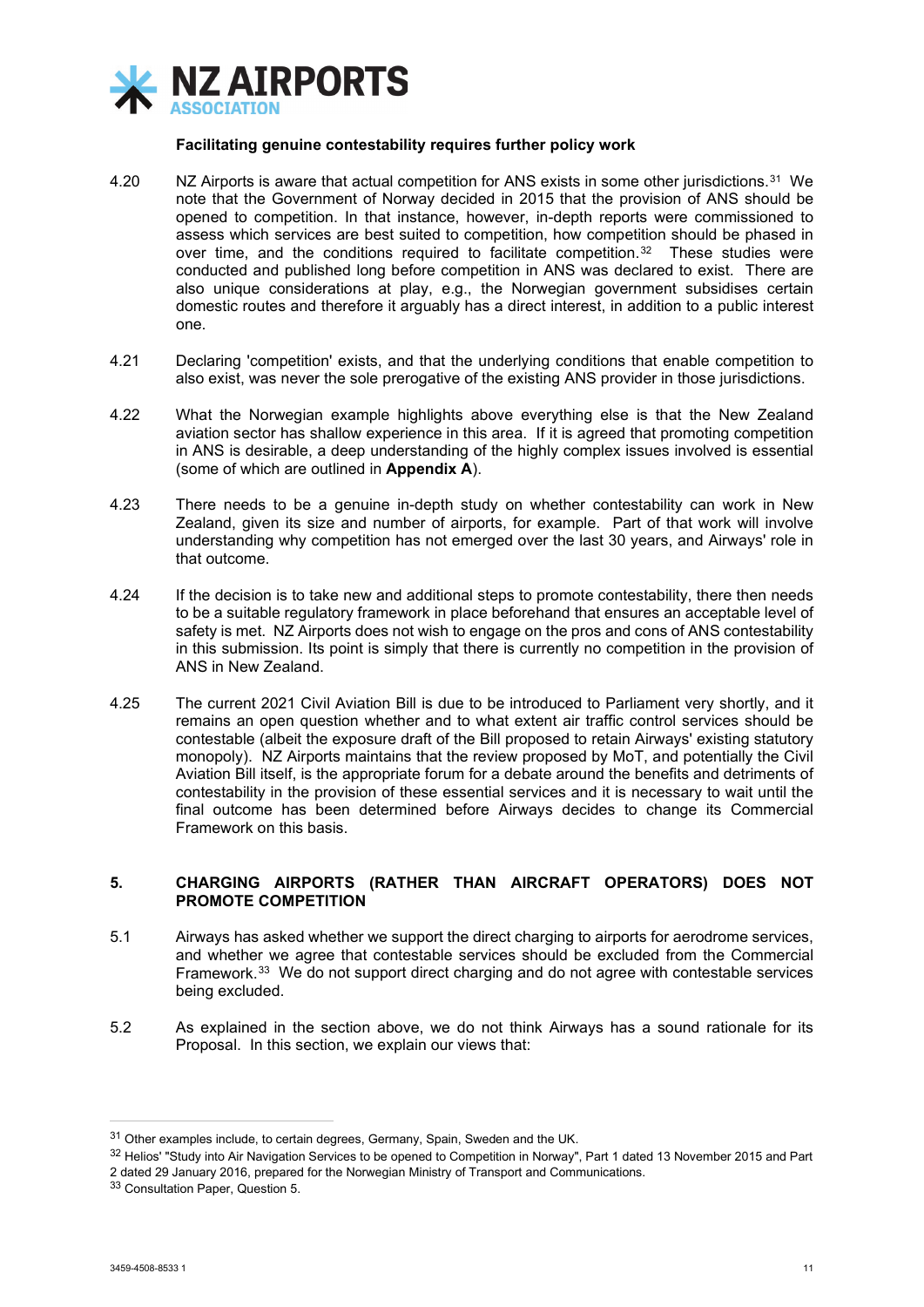

- (a) Rather than promoting competition, there is a risk that the Proposal will increase Airways' ability to exert market power.
- (b) The Proposal itself demonstrates the exercise of market power:
	- (i) Airways' intent is to transfer price risk to airports, particularly smaller regional airports; and
	- (ii) A unilateral decision to change its customer is not consistent with workable competition.
- (c) Airways (like any other business) has no incentive to take commercial and practical steps to promote competition with itself.

## **There is a risk of increased market power for Airways**

- 5.3 The Consultation Paper indicates that Airways is interested in supplying services in the most "pro-competitive"[34](#page-12-0) way. However, we are concerned that, to the contrary, it is more likely that Airways' Proposal will strengthen its ANS market power:
	- (a) It is unusual business practice for any commercial entity to seek to expose itself to greater competition. NZ Airports is sceptical that this is an outcome Airways truly desires.
	- (b) The proposal to charge airports does not change the services that Airways would provide. Airways will continue to provide what are currently monopoly services and, as such, there will continue to be no effective constraints on its pricing. This will not change by making airports the payer. As described above airports would not have a genuine choice of refusing or choosing who could provide the service.
	- (c) The Proposal will remove the very minimal constraint that negotiating with airlines currently provides. Given the structure of the NZ airline industry, Airways would no longer have a single large airline with a nationwide service to negotiate with. Airways would instead be negotiating with multiple airports of a range of sizes and with varying degrees of commercial resources.
	- (d) The MoT has seen Airways showing "signs of rent seeking behaviour in its pricing decisions, and leveraging its monopoly to expand into new services".[35](#page-12-1) There are therefore no obvious benefits for the system (and airports and airlines in particular) if Airways is still able to take advantage of its monopoly position by being inflexible as to how the services are provided<sup>[36](#page-12-2)</sup> or charge excessive prices to deliver services at a particular location.
	- (e) An air service to a geographic location is dependent on both aerodrome and approach control being available. A commercial or operational disconnect between two providers for that location compromises regional connectivity, especially given it is the smaller airports which tend to suffer the most under commercial negotiations. As recognised by the MoT, "if Airways reduces the services it provides it can be difficult to fill the gap".[37](#page-12-3)

<span id="page-12-0"></span><sup>34</sup> Consultation Paper, [21].

<span id="page-12-1"></span><sup>35</sup> October MoT Briefing Paper, [4.4] and [28] to [32].

<span id="page-12-2"></span><sup>36</sup> There are examples of Airways not always being able to provide air traffic control for the hours or locations required. There are examples of scheduled air traffic control not being provided as planned and flights needing to be re-routed or cancelled. Examples include the staffing issues at Napier airport, and shutdowns at Queenstown airport for several hours (as referred to in the October MoT Briefing Paper, [21]).

<span id="page-12-3"></span><sup>37</sup> February MoT Briefing Paper, [35].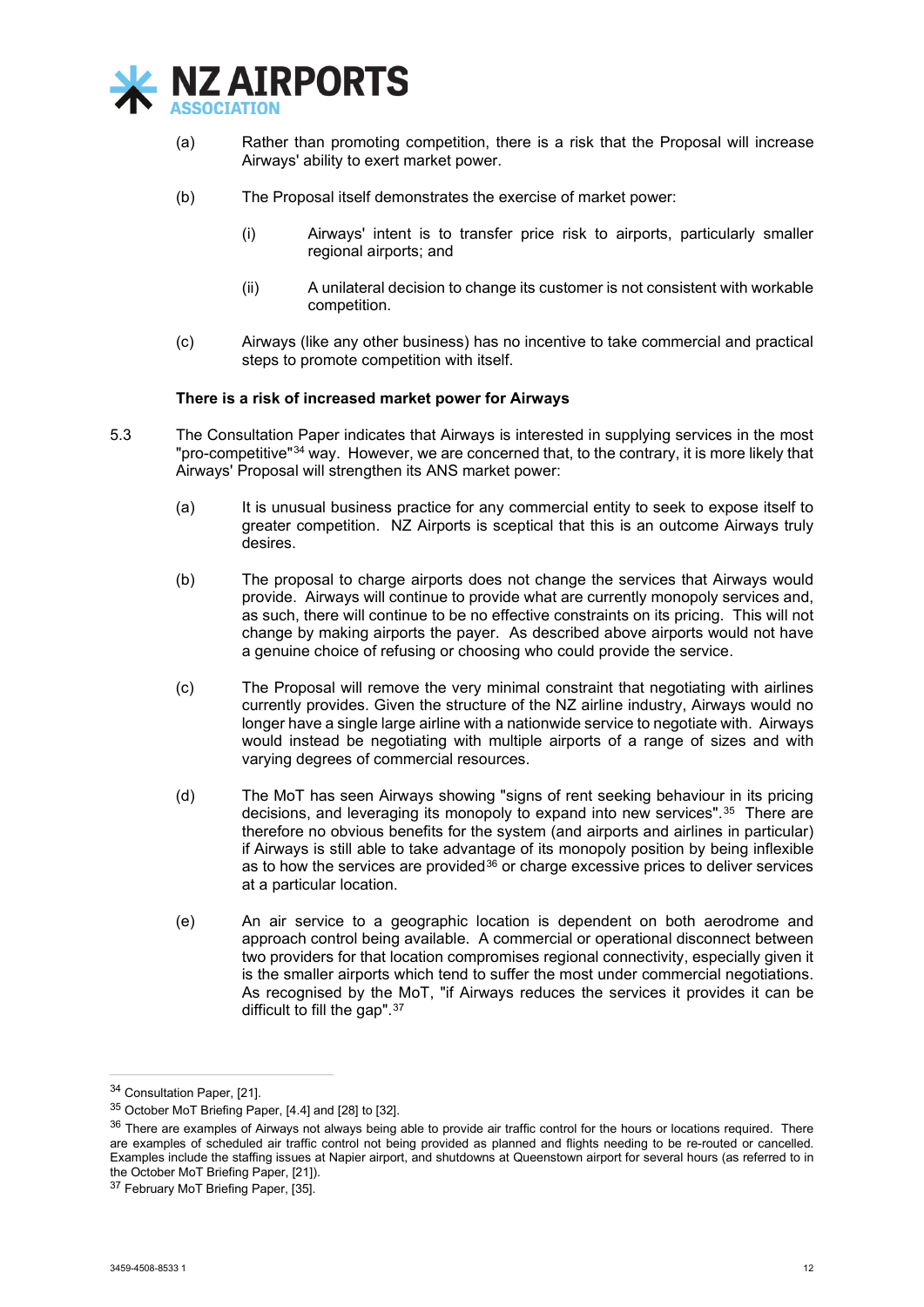

- (f) Airways retains a statutory monopoly on approach control services. Services agreements establish a change-management process in an attempt to minimise disruption in the event Airways wished to withdraw or alter the services,<sup>[38](#page-13-0)</sup> but Airways has no obligation to continue providing services. Airways openly states "the CAA does not impose an obligation on us to supply the statutory monopoly services, but we supply those services recognising that we are the only provider permitted to do so". This statement nevertheless conflicts with Airways' commercial stance on, for example, provision of the ground-based navigation aids that have been determined by a government technical panel to be the minimum necessary to form New Zealand's required backup navigation system, which would in turn enable using GPS as the primary means of air navigation.
- (g) Airways' view also indicates that there are wider competition concerns: if this is Airway's position in relation to the statutory monopoly services, what would be its position in relation to so-called contestable ones? As discussed above, we are concerned that Airways will be more willing to withdraw service provision.

## **The proposal itself is an exercise of market power**

- 5.4 We are also concerned that Airways is seeking to use its market power to achieve its desired commercial outcomes, which conflicts with its position that it seeks to promote competition.
- 5.5 Airways is purporting to unilaterally decide that aircraft operators are no longer its commercial customer but, in their place, airports are. It is expected in competitive markets for customers to be able to choose who their supplier is, not the other way around.
- 5.6 NZ Airports cannot see how the structural changes to the Commercial Framework can create efficiencies or promote contestability. We contend that all the Proposal does is transfer pricing and revenue risk from Airways to airports. One way of analysing the proposed changes is that, firstly, Airways would avoid having to negotiate a number of services and prices with airlines and the General Aviation sector – both of which are knowledgeable, demanding and sometimes vocal customers<sup>[39](#page-13-1)</sup> - and would pass that role on to airports which have little part in determining the services or costs. Secondly, in the event of another significant downturn in aviation activity Airways' expectation is that airports would, somehow, continue to pay for its services while the actual users could not.

## **Airways has not considered the existing barriers to competition**

- 5.7 In attributing much of the change to its Commercial Framework as establishing a "procompetitive" basis for services, the consultation documents do not address the real steps required to enable effective competition, or to establish the appropriate scope and prerequisites.
- 5.8 We do not see that contestability of aerodrome services can be implemented in practice under current settings, without addressing the types of issues outlined in **Appendix A**.
- 5.9 In any event, it would be highly inappropriate for Airways to be the architects and decisionmakers of system change along these lines. The danger in the current proposal is that incremental changes proposed by one party would be likely to pre-judge or pre-determine outcomes in narrow way, potentially at the cost of system-wide benefits for New Zealand.
- 5.10 A key example relates to approach services (which are categorised as "Base" statutory monopoly services) versus aerodrome services (which are categorised as contestable services).

<span id="page-13-0"></span><sup>38</sup> This has not always been achieved. See for example: https://www.scoop.co.nz/stories/PO2004/S00082/air-traffic-controlclosure-sends-covid-19-shockwaves-through-regional-airports.htm

<span id="page-13-1"></span><sup>&</sup>lt;sup>39</sup> See for example https://australianaviation.com.au/2019/06/iata-critical-of-airways-new-zealand-fee-rises/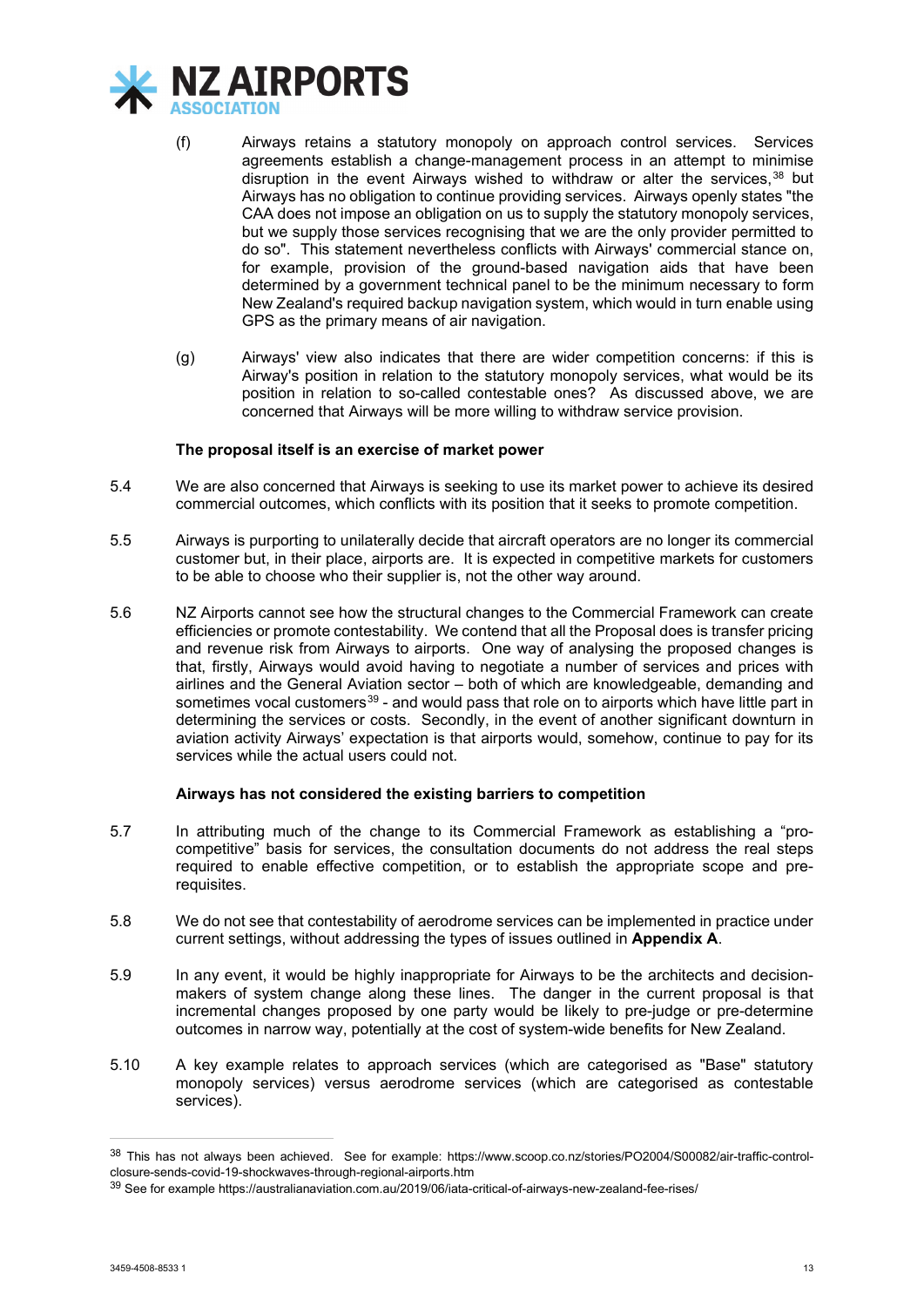

- 5.11 This distinction would be a concern for airports, as third party providers would need to closely and constantly engage with Airways' air traffic management system that the MoT believes "Airways is highly incentivised to protect as it derives its commercial benefit from it".[40](#page-14-0)
- 5.12 If there were another provider of aerodrome services, and airports opted to use that service, NZ Airports would be concerned that Airways would have the incentive to protect its incumbency or punish that decision. For example, by making it difficult for that alternative provider to connect with Airways' operationally essential approach services (although Airways would be at risk of breaching competition law in such cases). The legal and operational uncertainty could have a chilling effect on airports' willingness to contract with any potential competitor to Airways.
- 5.13 A more practical question is how Airways would propose to draw the line between the two services. At present, flights are under Airways' control the entire journey. Questions which flow from this include how Airways would propose to separately price aerodrome services, and how it would allocate costs e.g., would it include one set of costs under approach services, and then allocate a separate set of costs under aerodrome services? Would Airways' pricing enable its charges for aerodrome services to be "competitive" by allocating costs to approach services?
- 5.14 While the existing Civil Aviation Rules (in particular, 172.67 and 172.59) facilitate integration of a new operator, they do not go far enough to ensure the necessary cooperation required and they do not capture the additional layer of complexity that would occur if there are different providers of aerodrome services.[41](#page-14-1)

## **6. SPECIFIC COMMENTS ON THE PROPOSED FRAMEWORK**

#### **Safety**

- 6.1 The reference in Schedule 1 (Airport Categories) to "CAA designation based on latest aeronautical study" is inappropriate. How the CAA as the Airspace Authority for New Zealand determines the Air Navigation Services required in the vicinity is outside the scope of Airways' Service Framework.
- 6.2 NZ Airports has questioned without success the CAA on its recent expectations of airports in relation to responsibilities for airspace safety. The assumption that airports should undertake aeronautical studies of risk in airspace is not well-founded.
- 6.3 In any case, the CAA designation does not appear to have been translated into a meaningful aspect of the Aerodrome Category table in Schedule 1 (and it is noted that apart from the table header this table is substantially the same as the 2012 Service Framework).
- 6.4 The Service Framework should embrace and commit Airways to be an active participant in any aeronautical study that is addressing airspace that has been subject to control or management as part of Airways' services. NZ Airports has been surprised and disappointed at Airways' reluctance to share data and aeronautical experience in at least two of the recent aeronautical studies that have been undertaken in response to Airways' decisions last year to withdraw services from seven airport locations.<sup>[42](#page-14-2)</sup>

<span id="page-14-0"></span><sup>40</sup> February MoT Briefing Paper, [34].

<span id="page-14-1"></span><sup>&</sup>lt;sup>41</sup> For example, it may be advisable to have arms-length requirements, as found in the Electricity Industry Act 2010 in relation to electricity distribution and generation/retailing businesses.

<span id="page-14-2"></span><sup>42</sup> Invercargill Airport Ltd Aeronautical Study on Aerodrome Aircraft Traffic Management, 8 December 2020, and Rotorua Airport Aeronautical Study on Aerodrome Aircraft Traffic Management, 12 February 2021.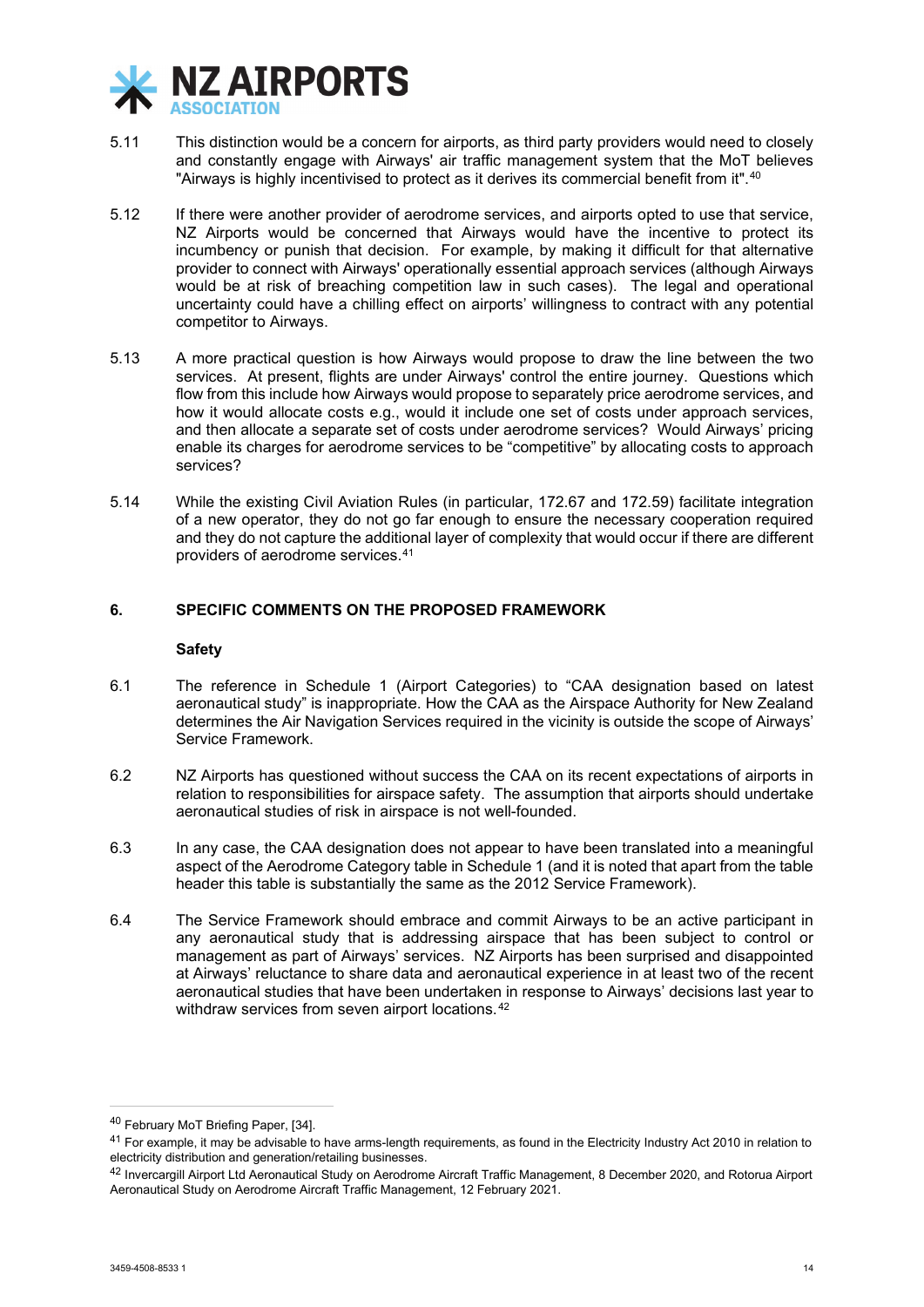

#### **Inflexibility of delivery**

- 6.5 There is a key role for airports in determining the most appropriate means of delivering Airways' services given those services are delivered on airport premises. However, the Proposal appears inflexible in this regard. For example, the detail in Schedule 6, specifying hours and numbers of shifts is inappropriate in a framework document. The means of delivering hours of service appear to be possibly driven by current labour agreement or contract arrangements. The Service Framework should leave scope for the means of delivery to be responsive to the local needs or activity. In the case of Aerodrome Air Traffic Management Service (Schedule 6), Aerodrome Visual Navigation Aid Service (Schedule 7) and Approach Service (Schedule 2) the specification of service should involve the airport operator.
- 6.6 These points were also made by NZ Airports in response to consultation on the 2012 Service Framework. It is disappointing to see the proposed framework perpetuating the same inflexibility.
- 6.7 Including this level of detail in the Services Framework is not consistent with Airways' intention to have individual agreements with airports. In that eventuality such detail would be better contained in those individual agreements, tailored to suit each airport's requirements.

#### **Inclusion of PLEXIT**

- 6.8 Airways has confirmed that it plans to exit its airfield power and lighting business (or PLEXIT) on the basis that these services do not naturally fit with Airways core delivery of services.
- 6.9 However, on page 9 of the Proposed Framework, the table of "Airways Services", and the description at Schedule 7, suggest that the airfield power and lighting business is part of Airways' services framework. Despite this, Airways has indicated separately to NZ Airports that airfield power and lighting are not part of this consultation. NZ Airports agrees that the exit from providing these services should be run as a separate process, given they will not be part of Airways' offering going forward.
- 6.10 This begs the question: if the services in Schedule 6 are intended to be negotiated separately with each airport, why it is included in the services framework?

## **Performance Indicators – Target Service Levels**

- 6.11 The proposed Service Framework persists with 'Service Availability' calculated based on the total actual hours of service availability on a 12-month rolling average.
- 6.12 In line with earlier submissions on Airways' pricing, NZ Airports seeks a better form of reporting service availability.
- 6.13 NZ Airports has no objection to the use of a rolling/moving average as a means of highlighting overall trends, but this measure is quite inadequate for disclosing the true picture of failure to deliver services, which has been the case in the recent past. While in part this can (and will) be addressed through the key performance indicators incorporated in service agreements between individual airports and Airways that will be negotiated, NZ Airports submits that national public reporting (and formal accountability reporting) of Airways' service performance needs to be more meaningful and timelier in disclosing its performance.
- 6.14 To that end the following are suggested as additional performance metrics, with associated targets:
	- (a) The maximum aggregate period of time at any controlled airport in a reporting period where normal ATC was not available and a contingency service or no service prevailed; and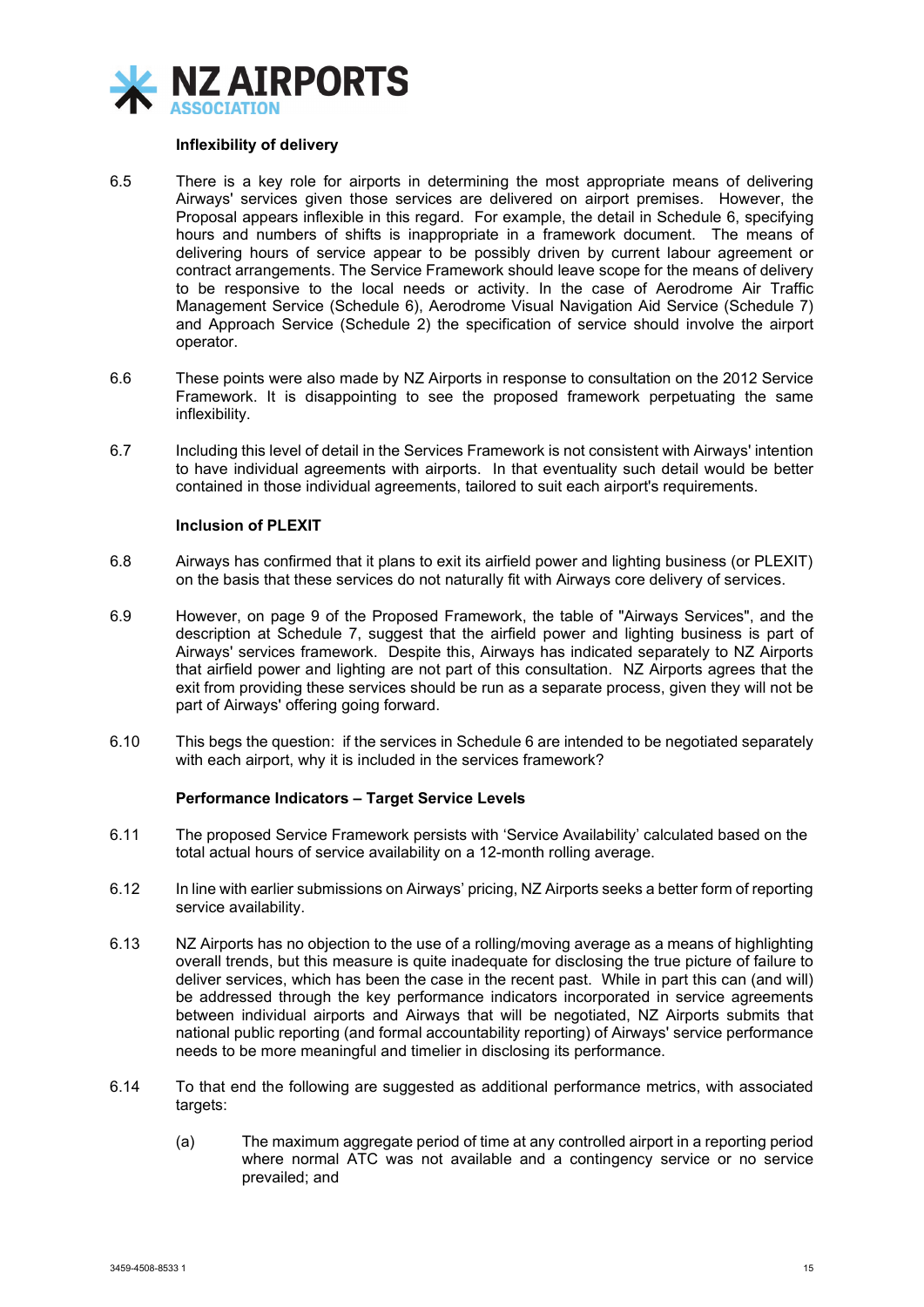

(b) The aggregated period of time across all controlled airports in a reporting period where normal ATC was not available and a contingency service or no service prevailed.

## **Instrument Flight Procedures**

- 6.15 References to Instrument Flight Procedures (**IFP**) in the proposal are inconsistent. For example, page 18 states "Airways develops and maintains navigation procedures (Instrument Flight Procedures or IFP) to support the navigation systems network (as described in the Air Navigation Plan). These procedures facilitate an IFR aircraft's safe transition through every stage of flight." Notwithstanding that this reference is in Schedule 3 (En-Route Domestic Services), the framework implies that IFP are provided for all phases of flight.
- 6.16 However, at present Airways provides IFP within its pricing to airlines when it suits Airways commercially. When it does not suit Airways, the IFP must be separately purchased as it is excluded from Airways' offerings. It is not clear, for example, whether IFP are proposed in the Framework to be bundled with the Base services when it suits Airways.

#### **Other oversights in the Proposal**

- <span id="page-16-0"></span>6.17 Other services that Airways supplies on a national – not local - basis, such as NOTAM services,<sup>[43](#page-16-1)</sup> ADS-B surveillance infrastructure,<sup>[44](#page-16-2)</sup> and non-cooperative surveillance (radar) all seem to fall into a similar grey unaddressed category that is entirely to the commercial benefit of Airways.
- 6.18 This lack of clarity regarding NOTAMs is a problem for airports when those systems do not deliver on, for example, the CAA's expectations of airports to undertake runway condition reporting and communicate those to aircraft, because there is no obligation on Airways to facilitate such a service.
- 6.19 The activities by Airways noted in paragraph [6.17](#page-16-0) are all areas that the MoT's first principles review must address, instead of those activities being driven by Airways' commercial priorities.

#### **New Zealand Airports Association 16 June 2021**

Support for this submission expressly includes the following airports where aerodrome air traffic control operates:

| <b>Auckland Airport</b>     | <b>Invercargill Airport</b> | Nelson Airport           |
|-----------------------------|-----------------------------|--------------------------|
| <b>Christchurch Airport</b> | Rotorua Airport             | Palmerston North Airport |
| Dunedin Airport             | Gisborne Airport            | <b>Hamilton Airport</b>  |
| Hawkes Bay Airport          | <b>Wellington Airport</b>   | Tauranga Airport         |
| New Plymouth Airport        | Queenstown Airport          | Marlborough Airport      |

<span id="page-16-1"></span><sup>&</sup>lt;sup>43</sup> Notice to Airmen is a notice filed with an aviation authority to alert pilots of potential hazards along a flight route or at a location that could affect the safety of the flight.

<span id="page-16-2"></span><sup>44</sup> Automatic Dependent Surveillance-Broadcast is a surveillance technology in which an aircraft determines its position via satellite navigation or other sensors and periodically broadcasts it, enabling it to be tracked.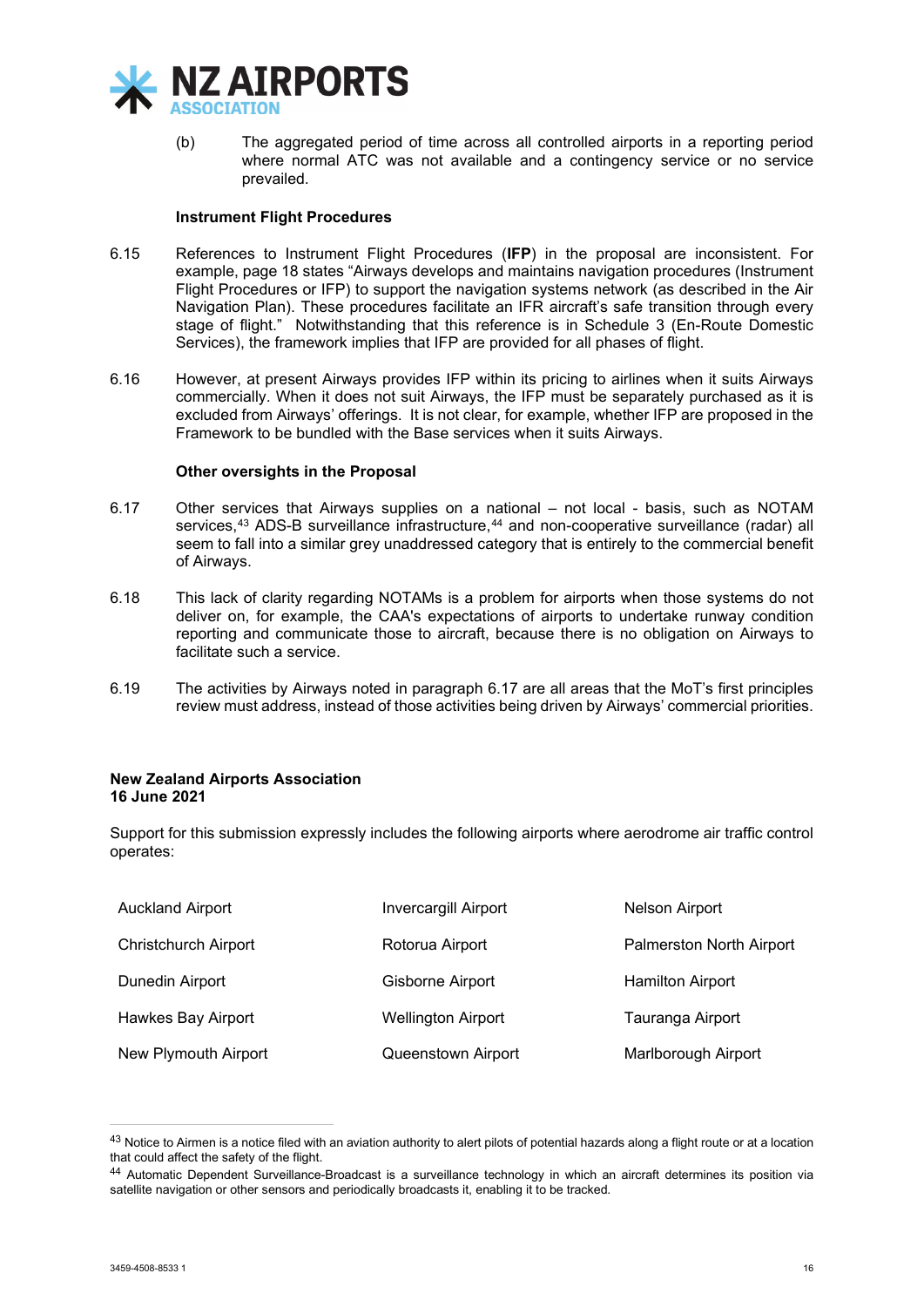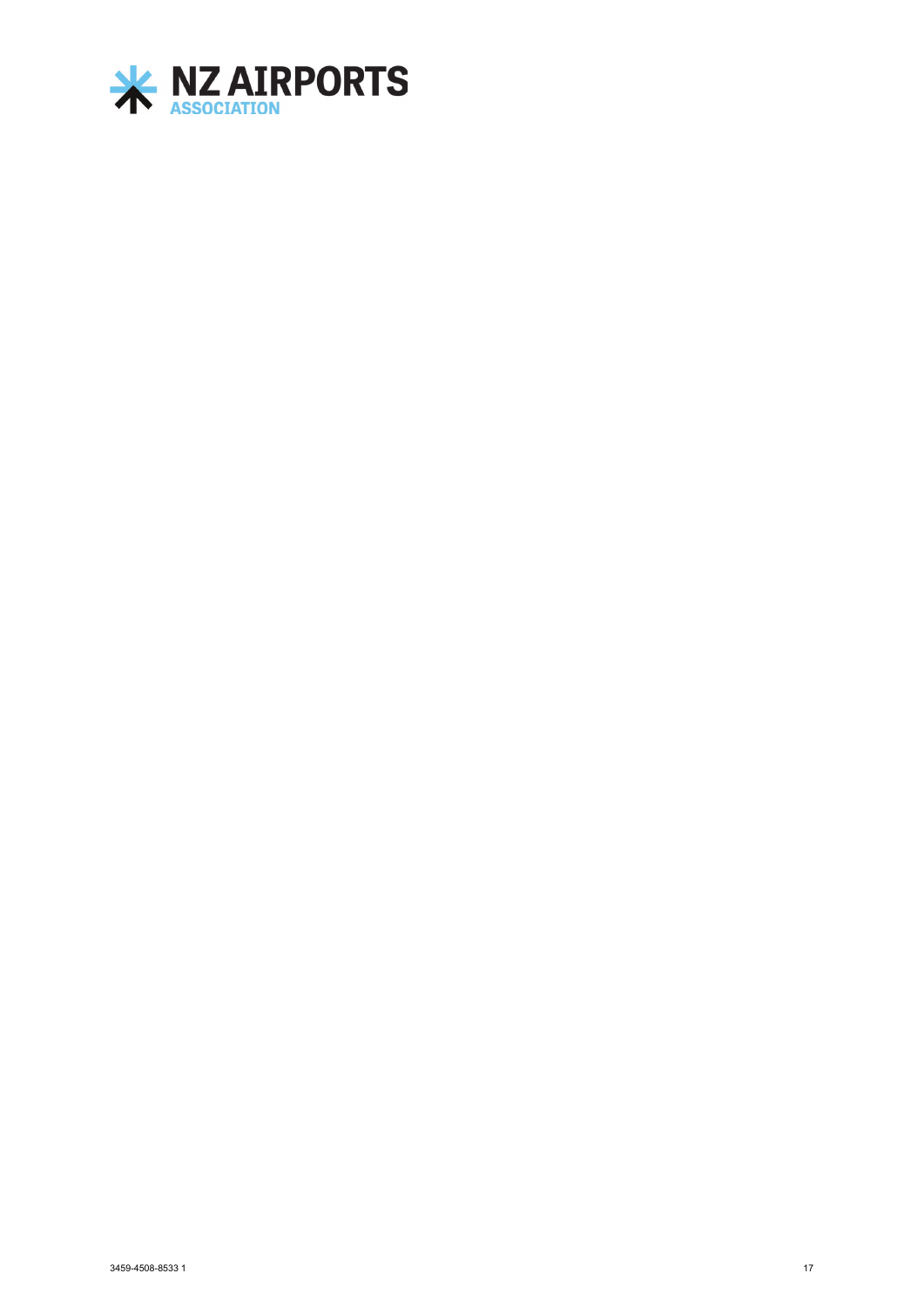

## **APPENDIX A**

**Indicative Guide: Pre-requisites for Contestability in Air Navigation Services**

[See following pages]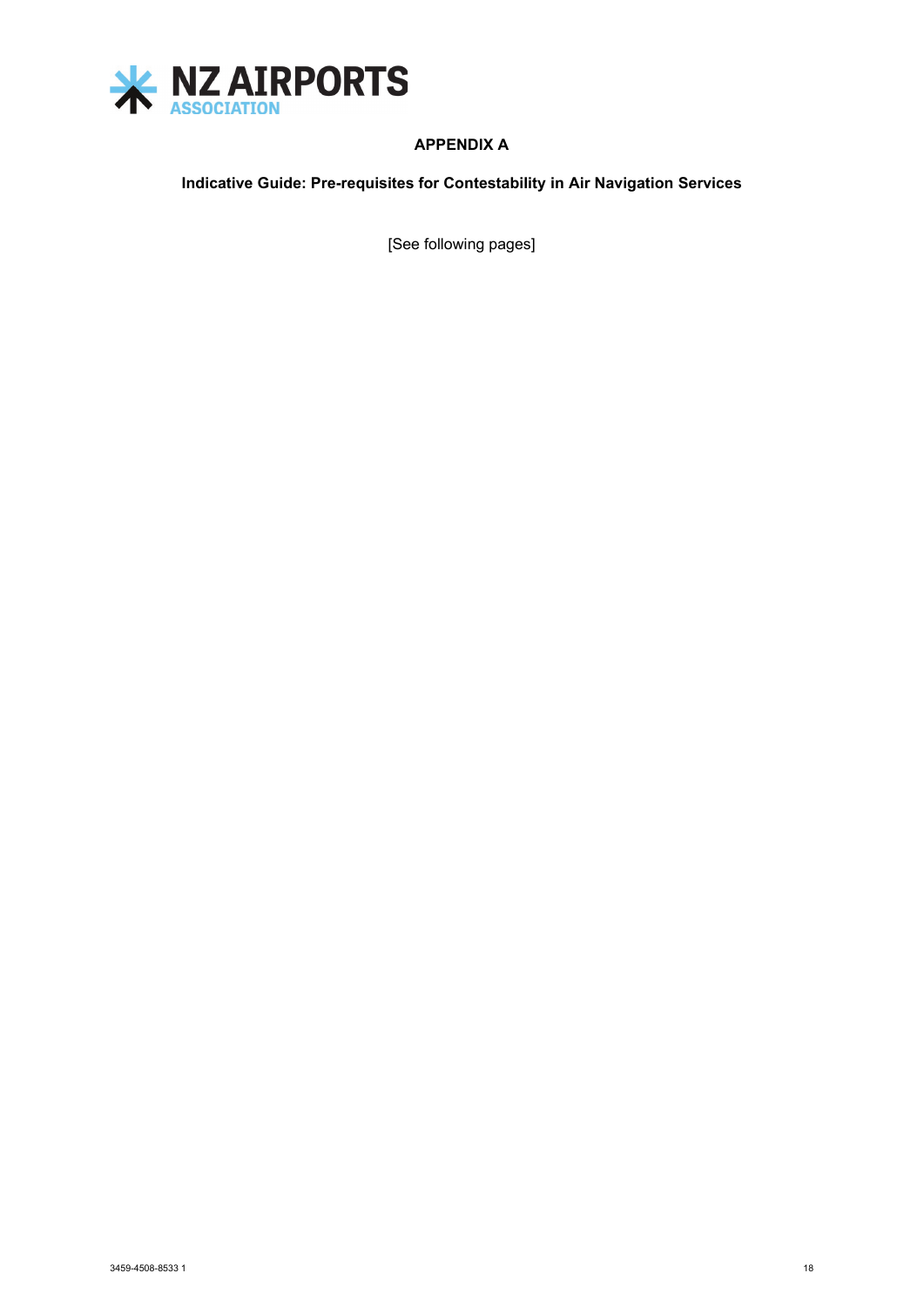

## **APPENDIX B**

**Timeline of Legislative History and Airways Services Framework** 

[See following pages]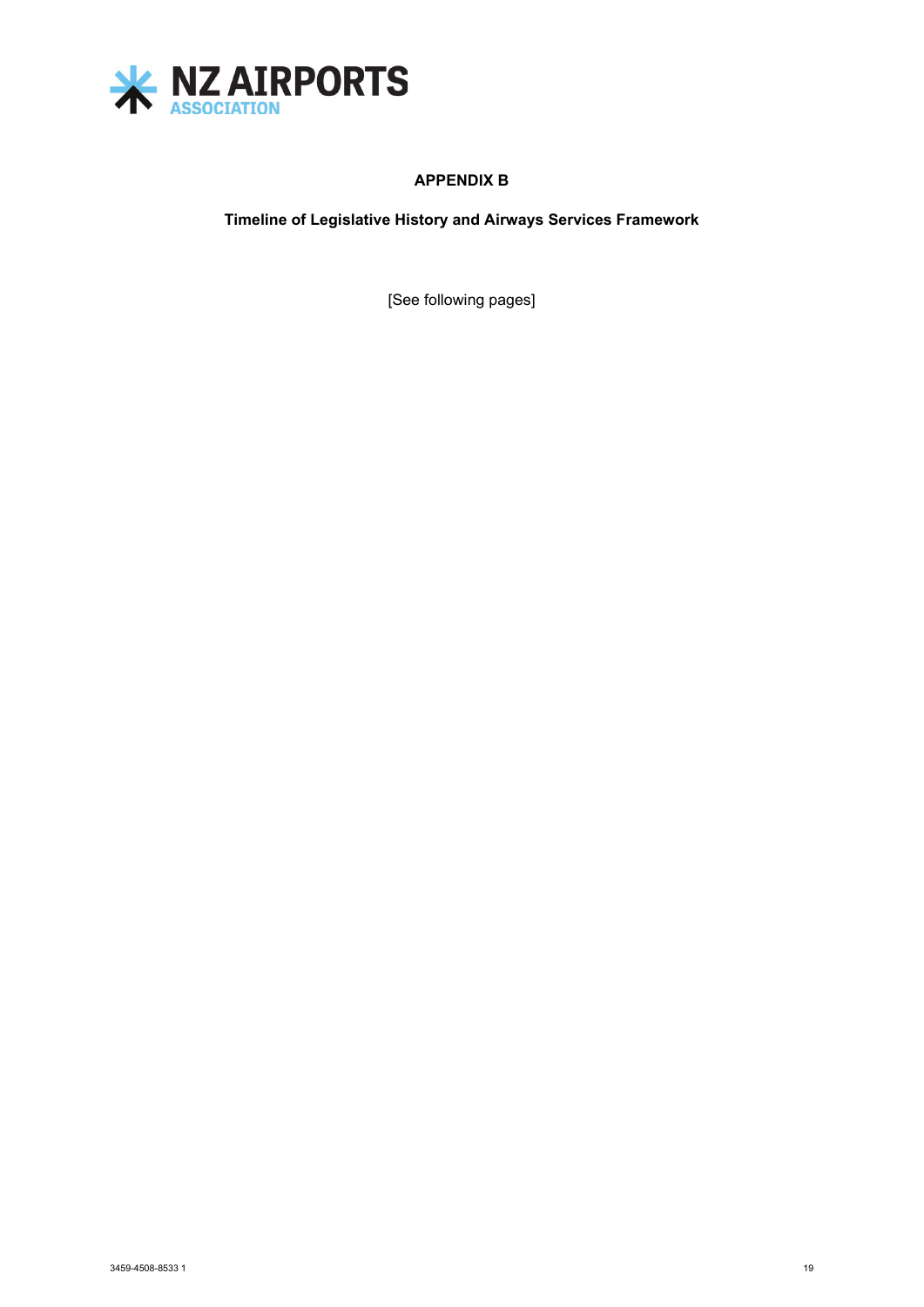

# Potential policy issues and pre-requisites for contestable air navigation services

This is an indicative list of steps and issues requiring resolution to ensure that any future contestable services are safe, reliable and of good quality, and that any transition to new providers is conducted appropriately. Resolving these questions would also reduce risks and uncertainties for the current provider and potential new bidders, increasing the attractiveness of each tender package and reducing risk-related costs.